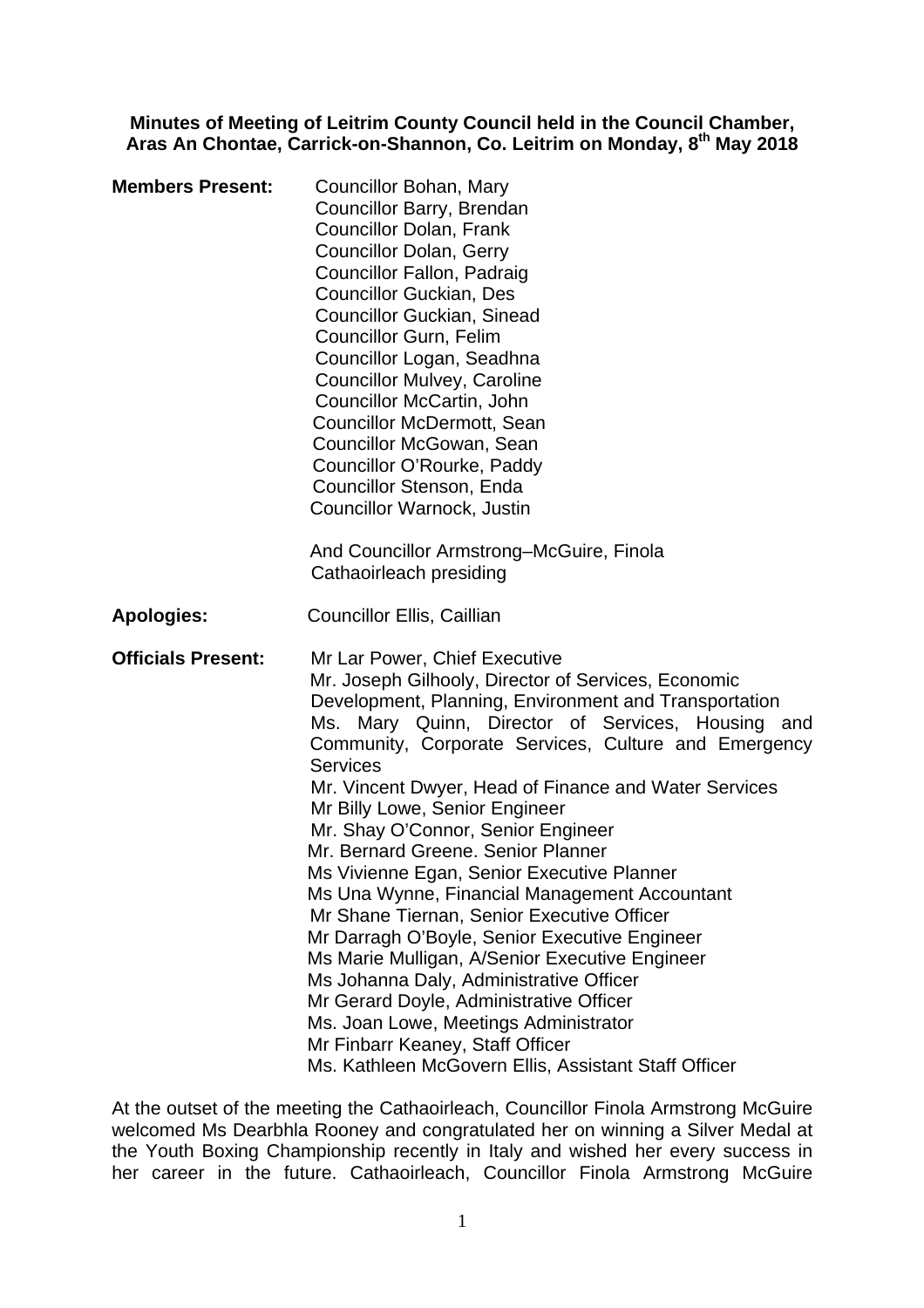presented Ms Dearbhla Rooney with a presentation piece on behalf of the Members and staff of Leitrim County Council.

#### **18/66 08/05/2018 Votes of Sympathy**

The Members extended a vote of sympathy to the following:

- Valerie Gallagher, Drumnasson, Drumkeerin, Co Leitrim on the death of Sean Gallagher.
- John Stringer & Family, Boeshill, Garadice, Ballinamore, Co Leitrim on the death of James (Jim) Boyle.
- Gerry, Colette & Hazel Mulvey, Drumcroman, Drumshanbo, Co Leitrim on the death of Francis (Sonny) Mulvey.

## **18/67 08/05/2018 Deimhniu Miontuairisci**

Councillor Des Guckian expressed his dissatisfaction with the manner in which the amendment to Minute No  $18/22$  of  $8<sup>th</sup>$  January 2018 minutes was reflected.

Mary Quinn, Director of Services, Housing and Community, Corporate Services, Culture and Emergency Services clarified that the amendment proposed at the  $5<sup>th</sup>$ March 2018 meeting would have been incorporated into the  $8<sup>th</sup>$  January 2018 minutes and undertook to amend the 5<sup>th</sup> March 2018 meeting minutes to reflect the matter.

Councillor Padraig Fallon requested the following amendment to the Minutes of the 5<sup>th</sup> March 2018 Council Meeting in regard to Minute No. 18/53 Item No. 12 under meeting correspondence

"Councillor Padraig Fallon expressed his disappointment with the reply received from Minister McGrath in this regard and said it was outrageous that a Minister with special responsibilities for Disabilities had no role to play in either the administration of the Disabled Drivers and Disabled Passengers Scheme or the setting of the qualifying criteria. Councillor Padraig Fallon proposed that a letter issue to Minister Paschal Donohoe in this regard".

## **Proposed by Councillor Mary Bohan, seconded by Councillor Padraig Fallon and RESOLVED:**

"That the Minutes of Leitrim County Council Meeting held in the Council Chamber, Aras An Chontae, Carrick-on-Shannon, Co Leitrim on Monday, 5<sup>th</sup> March 2018 be adopted".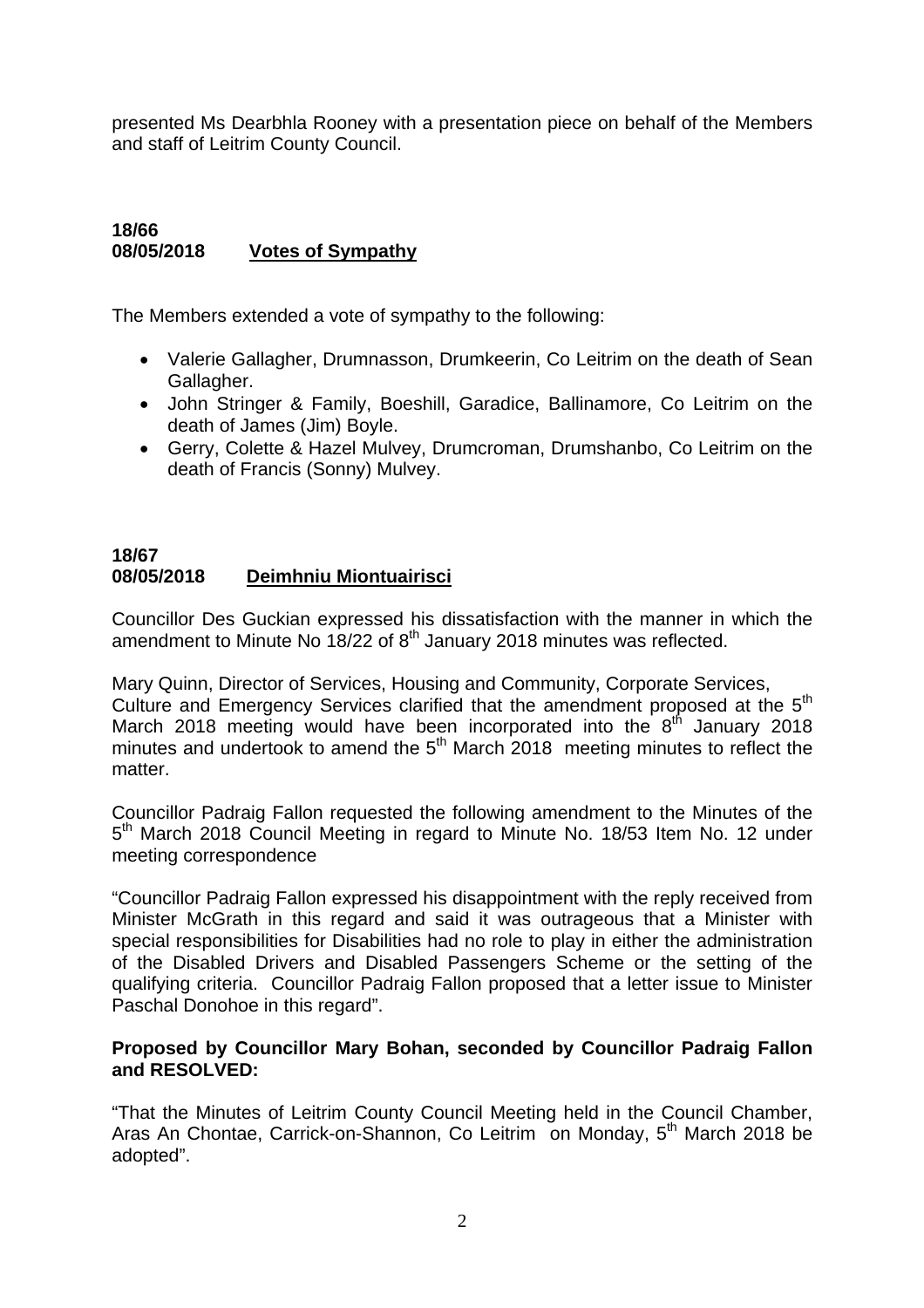#### **18/68 08/05/2018 Development of 27 no. Dwelling houses at Autumn View, Summerhill, Townparks, Carrick-on-Shannon**

Report Ref 18-C-01 from Mr. Lar Power, Chief Executive in relation to the development of 27 no. Dwelling houses at Autumn View, Summerhill, Townparks, Carrick-on-Shannon, Co Leitrim in accordance with Section 179 of the Planning & Development Acts 2000-2017 and Part 8 of the Planning and Development Regulations 2001-2018, as circulated to the Members, appears as **Appendix 1** to the Minutes of this meeting in the Minute Book.

## **Proposed by Councillor Enda Stenson, seconded by Councillor Sean McGowan and UNANIMOUSLY RESOLVED:**

"That the development of 27 no. Dwelling houses at Autumn View, Summerhill, Townparks, Carrick-on-Shannon, Co Leitrim be approved".

## **18/69 08/05/2018 Disposal of land at Attirory, Carrick-on-Shannon**

Notice of Intention dated 25<sup>th</sup> April 2018 from Shane Tiernan, Senior Executive Officer, Housing & Corporate Services in relation to the disposal of land at Attirory, Carrick-on-Shannon, Co Leitrim comprising of 0.87 hectares in the townland of Attirory, Carrick-on-Shannon, Co Leitrim in accordance with Section 183 of the Local Government Act, 2001 as circulated to all Members which appears as **Appendix 2** to the Minutes of this meeting in the Minute Book.

- Councillor Seadhna Logan stated that he did not support the disposal of the land and said he believed the site was under valued and he queried if an alternative site could be obtained for a similar figure.
- Councillor Des Guckian indicated that he was in favour of the sale of the site and he insisted that the site should be used for a Research and Development building and that the €10,000 used to construct the access road in the Ros Na hInse Estate be recovered.
- Councillor Sinead Guckian supported the proposal and pointed out that she was not in favour of the access to the site through the Ros Na hInse Estate.

#### **Proposed by Councillor Enda Stenson, seconded by Councillor Sinead Guckian and RESOLVED:**

"That the disposal of land at Attirory, Carrick-on-Shannon, Co Leitrim comprising of 0.87 hectares in the townland of Attirory, Carrick-on-Shannon, Co Leitrim in accordance with Section 183 of the Local Government Act, 2001 and Notice of Intention dated 25<sup>th</sup> April 2018 as circulated to all Members be approved".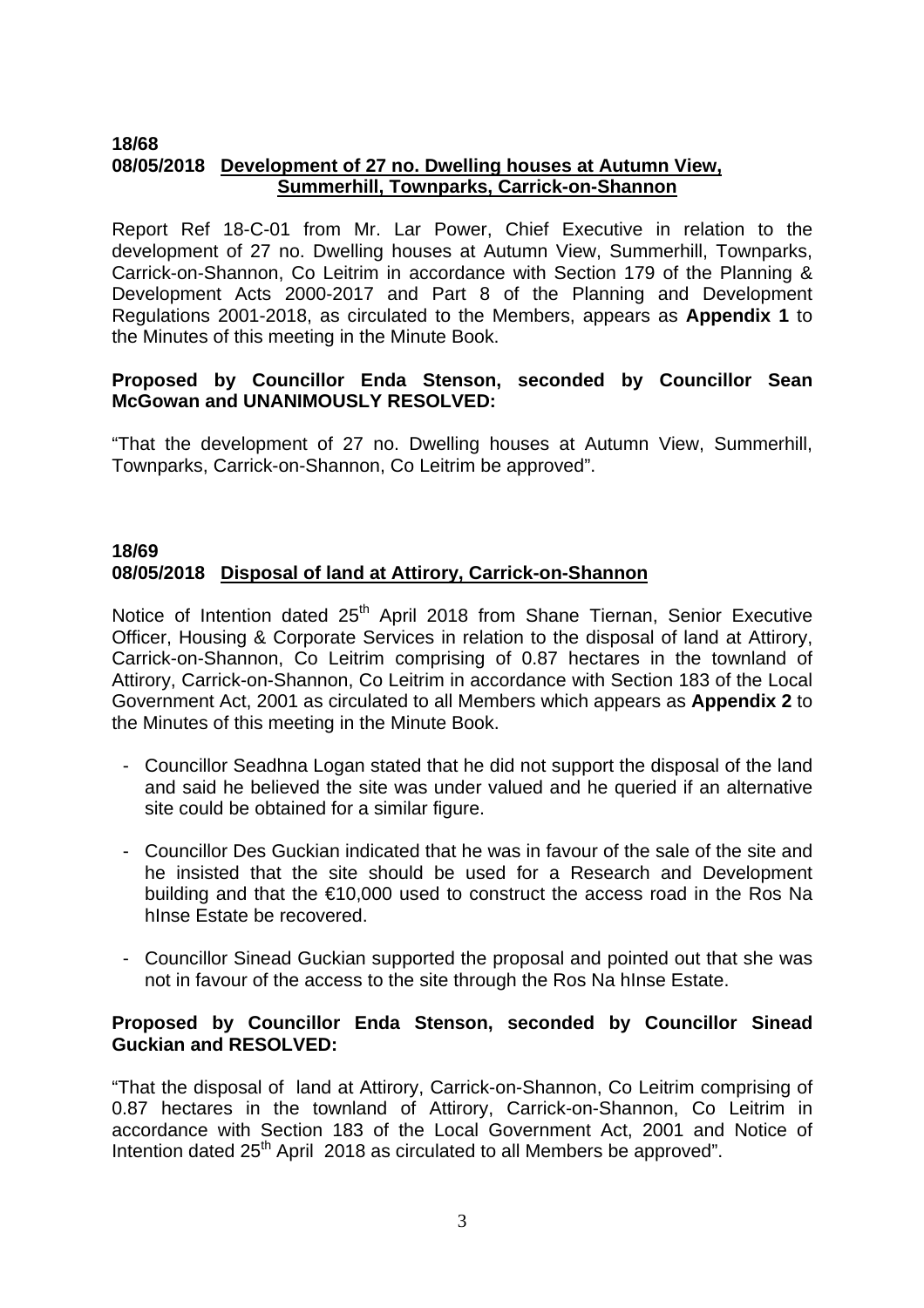## **18/70 08/05/2018 Variation No 1 of the Leitrim County Development Plan 2015-2021**

Report from Lar Power, Chief Executive in regard to Variation No 1 to the Leitrim County Development Plan 2015-2021 in accordance with Section 13 of the Planning and Development Acts 2000-2017 as circulated to the Members which appears as **Appendix 3** to the Minutes of this meeting in the Minute Book.

- Councillor Des Guckian queried as to how much the two variations would cost.

Mr Joseph Gilhooly confirmed that the work has been carried out through the Council's resources and it cost €3,500 for both variations.

## **Proposed by Councillor Sean McGowan, seconded by Councillor Enda Stenson and RESOLVED:**

**"**That Variation No 1 to the County Development Plan 2015-2021 in accordance with Section 13 of the Planning and Development Acts 2000-2017 be approved".

## **18/71 08/05/2018 Amendment No 2 of the Carrick-on-Shannon Local Area Plan 2010- 2019**

Report from Lar Power, Chief Executive in regard to Amendment No 2 to the Carrick-on-Shannon Local Area Plan 2012-2019 in accordance with Section 20 of the Planning and Development Acts 2000-2017 as circulated to the Members which appears as **Appendix 4** to the Minutes of this meeting in the Minute Book.

## **Proposed by Councillor Sean McGowan, seconded by Councillor Enda Stenson and RESOLVED:**

"That Amendment No 2 to the Carrick-on-Shannon Local Ares Plan 2012-2019 in accordance with Section 20 of the Planning And Development Acts 2000-2017 be approved".

## **18/72 08/05/2018 Casual Trading Byelaws 2018**

Report from Lar Power, Chief Executive recommending the adoption of the proposed Casual Trading Byelaws 2018 in accordance with Section 6 of the Casual Trading Act 1995 in relation to the control, regulation, supervision and administration of casual trading in County Leitrim as circulated to the Members which appears as **Appendix 5** to the Minutes to the Minutes of this meeting in the Minute Book.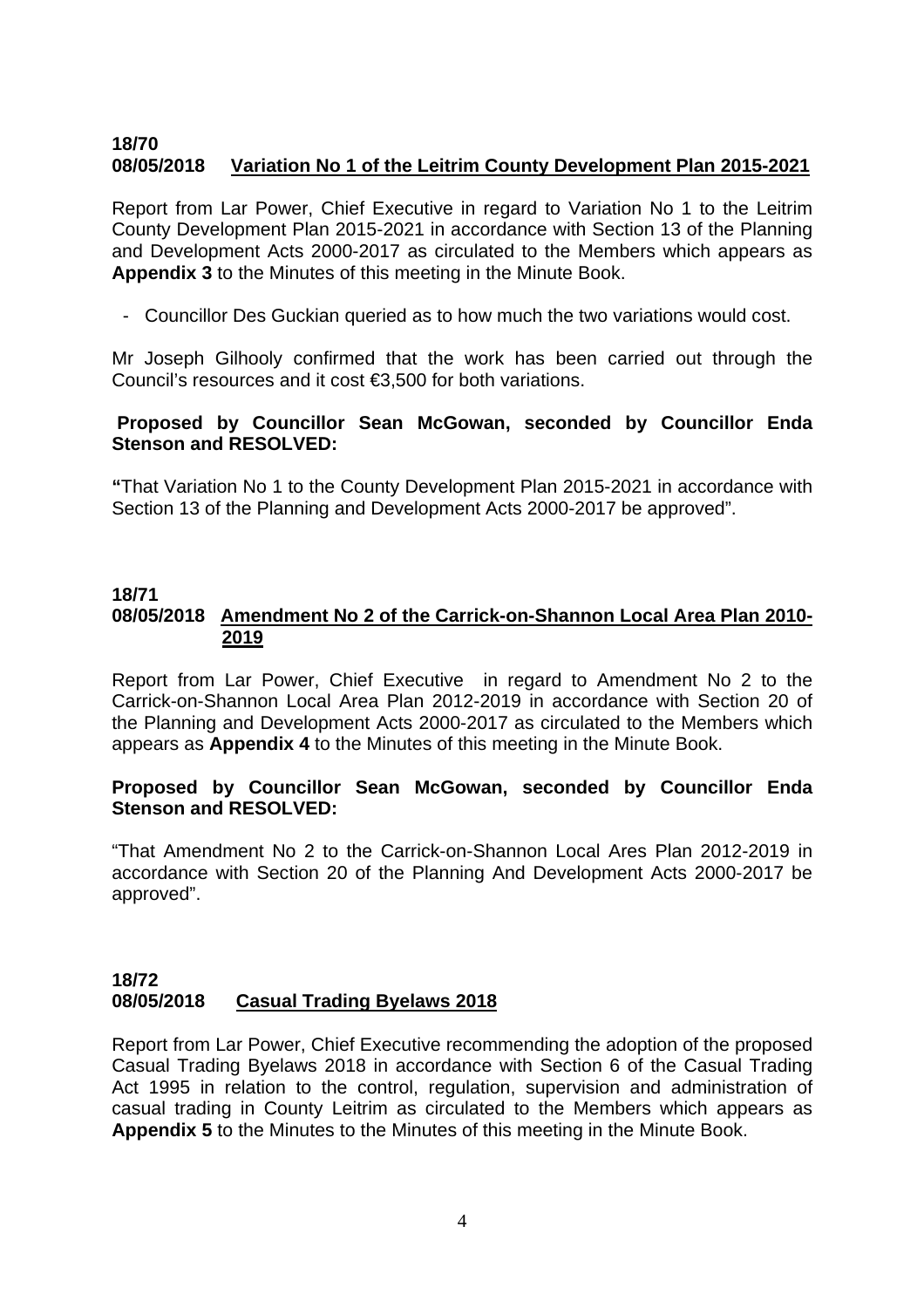- Councillor Padraig Fallon queried as to what benefits will be achieved from removing sites and what is the process if someone wants to trade at these sites in a year and he proposed that a site be added at Glencar in North Leitrim. Councillor Fallon referred to a trader who is trading at Glencar Waterfall with no licence for the last 8 years, who pays his taxes etc and the trader in question has been unable to regularise the matter. Councillor Fallon believes the service he has available at this location is an asset to this attraction, where 100,000 people visit each year.

Mr Joseph Gilhooly, Director of Services, Planning, Environment and Transportation advised that all the existing designated Casual Trading Pitches are located within urban areas and when deciding whether to designate any land as a casual trading area or to revoke a designation made in Bye-Laws under the Act, a Local Authority shall have regard to the proper planning and development of its functional area(including the preservation and improvement of the amenities thereof), the development plan for its functional area and any special amenity order relating to its functional area, the traffic likely to be generated by the casual trading in the casual trading area and all other matters that it considers relevant to its decision. Mr Gilhooly noted that there is no demand for some of the pitches that were put on public display and considered by the Economic Development, Enterprise & Planning SPC.

Mr Gilhooly outlined that 6 submissions were received requesting to have a casual trading area designated at Glencar Waterfall and 8 submissions offered support to the existing casual trader (ice cream van) who trades from the Glencar Waterfall car park. Mr Gilhooly advised that this proposal was not one of the amendments proposed in the Draft Bye Laws 2018 advertised in January. He further advised that the provisions of Section 6 of the Casual Trading Act 2005 require that the public be notified and submissions requested in order to introduce new designated casual trading area(s). These submissions cannot therefore be considered further as part of the current process of considering the Draft Casual Trading bye laws as published.

Mr Bernard Greene, Senior Planner noted that no submission was received from the trader but 6 submissions were received on his behalf.

- Councillor Frank Dolan queried as to when this issue can be looked at.

Mr Joseph Gilhooly advised that currently there are ongoing legal proceedings and this matter cannot be dealt with until such time as these proceedings are resolved.

## **Proposed by Councillor Mary Bohan, seconded by Councillor Felim Gurn and RESOLVED:**

"The Casual Trading Byelaws 2018 pursuant to Section 6 of the Casual Trading Act 1995 in relation to the control, regulation, supervision and administration of casual trading in Co. Leitrim be adopted."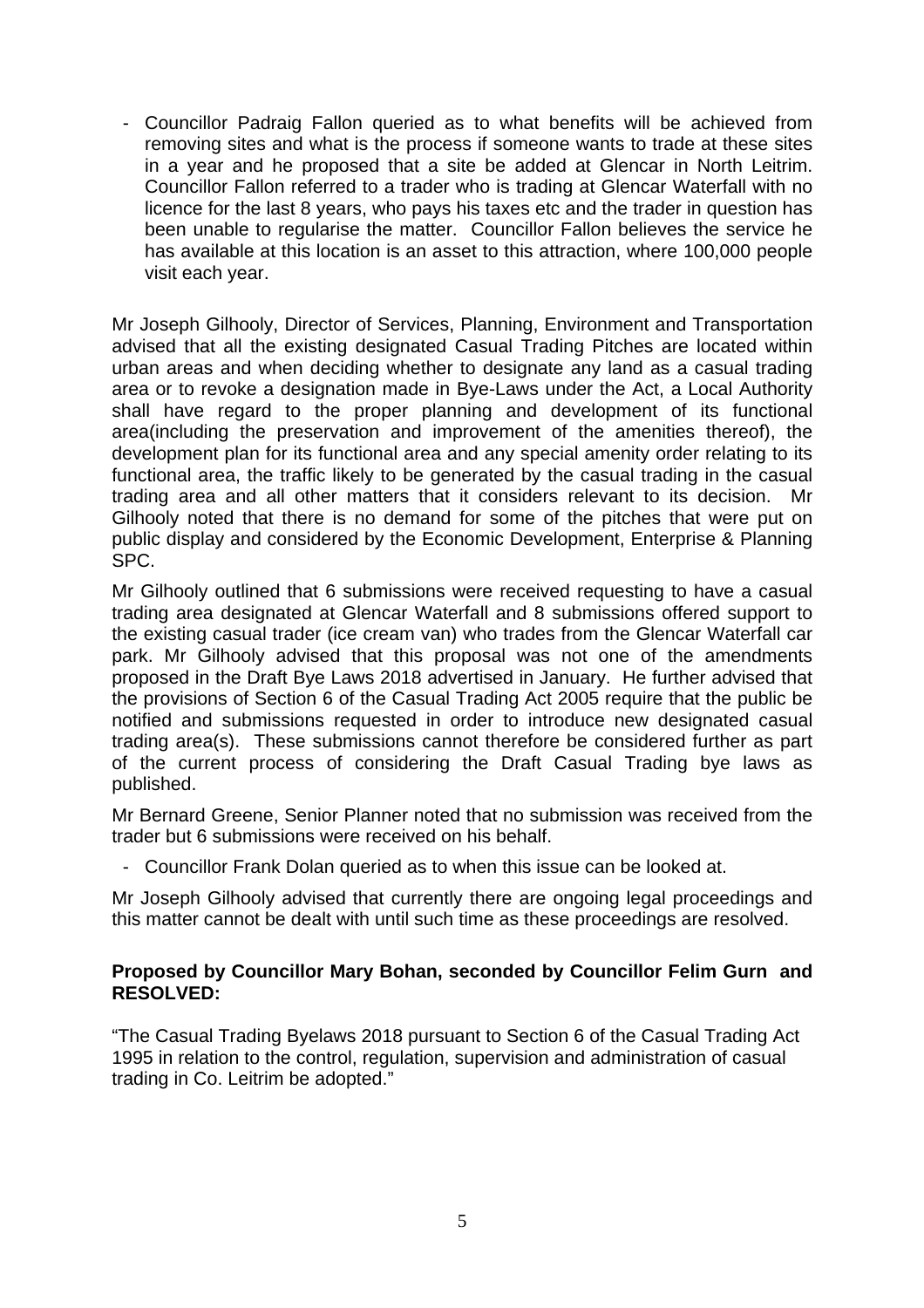## **18/73 08/05/2018 Annual Financial Statement for the year ended 31st December 2017**

The Annual Financial Statement for Leitrim County Council for the year ended 31<sup>st</sup> December, 2017 as circulated to the Members appears as **Appendix 6** to the Minutes of this meeting in the Minute Book.

Mr. Vincent Dwyer, Head of Finance & Water Services advised Members that Leitrim County Council had continued to implement a programme of monitoring and review of expenditure to ensure that budgetary limits are not exceeded. The effect of such tight budgetary management and control has resulted in a surplus of €2,374 leaving a reduced cumulative deficit of €264,105 at the end of 2017. Total revenue expenditure by Leitrim County Council in 2017 was €34,713,437. The total capital expenditure by Leitrim County Council in 2017 was €8,476,329. Income received from NPPR was greater than anticipated. Budgeted income was  $\epsilon$ 220,000 while actual income received was €498,043.

In 2017, Leitrim County Council continued to pursue the collection of outstanding revenue through a combination of engagement and enforcement. In this regard, Commercial Rates Collection has increased to 82% in 2017. Leitrim County Council has also increased the bad debt provision for Commercial Rates

This update was welcomed by the Members and the following items were raised:

• Councillor Mary Bohan queried if there was a reduction in the Group Water Scheme allocation.

Mr Vincent Dwyer, Head of Finance advised that there was no reduction in the allocation to Group Water Schemes. He confirmed that the reduction in allocation received was in respect of administration costs and this will have no effect on funding available to Group Water Schemes.

- Councillor Mary Bohan noted that this was a very important sector and a lot of good voluntary work is being done with Group Water Schemes. Councillor Bohan proposed that a letter issue to the Minister to receive more funding. Councillor Sinead Guckian supported this.
- Councillor Des Guckian sought clarification on where the figure of €10,000 in regard to access road at Attirory is shown in the statement.

Mr Vincent Dwyer advised that this is part of the Capital Account and is reflected in the Balance Sheet and the accounts are subject to Audit and Verification.

- Councillor Mary Bohan outlined that the Accounts are audited and if the Auditor has an issue it will be referred back to the Council.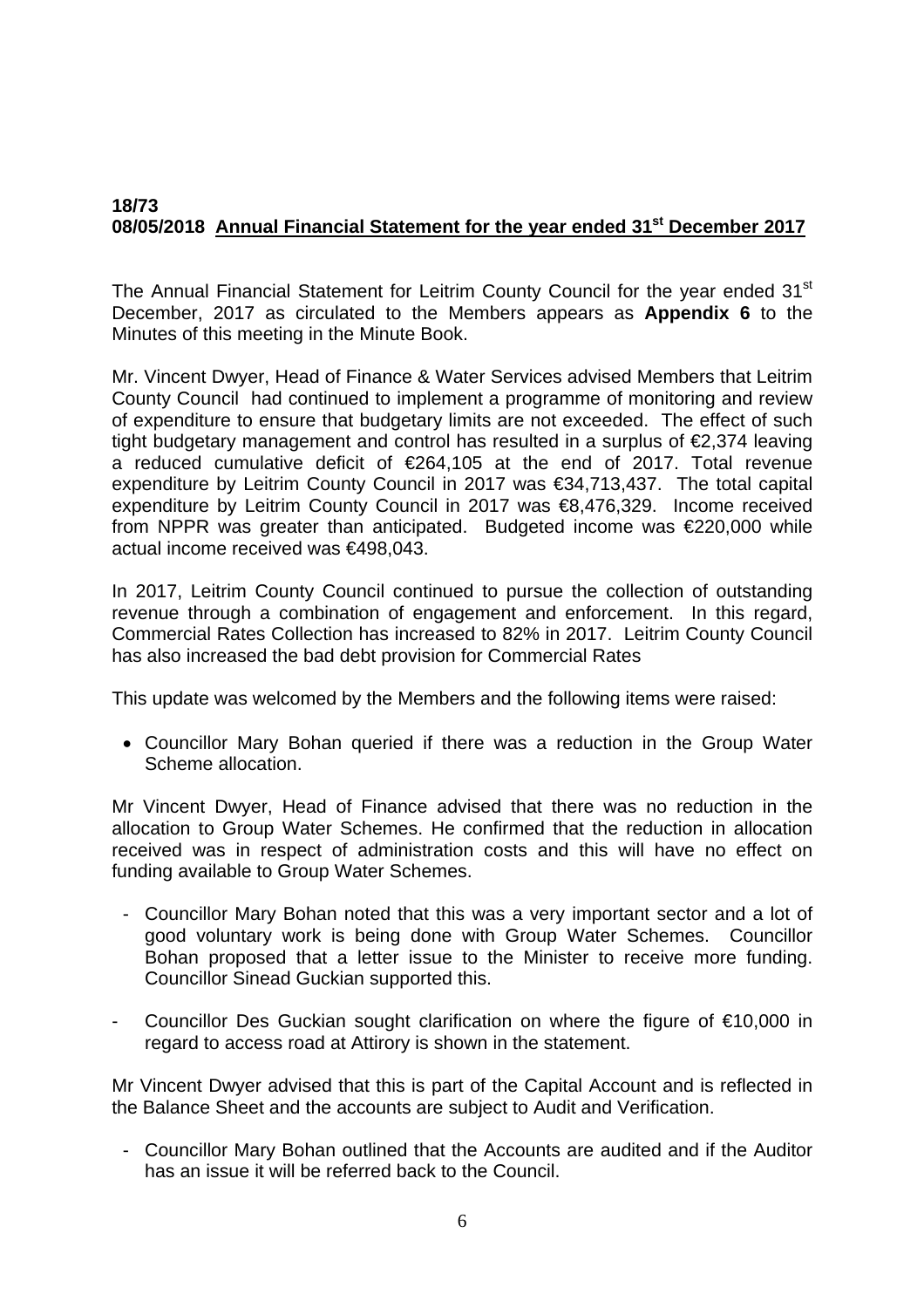## *Proposed by Councillor Mary Bohan, seconded by Councillor Sean McGowan AND UNANIMOUSLY RESOLVED;*

"That Leitrim County Council's Annual Financial Statement for the Year ended 31<sup>st</sup> December, 2017 be adopted in accordance with Section 108 of the Local Government Act, 2001."

## **18/74**

## **08/05/2018 Additional Expenditure incurred by Leitrim County Council during 2017**

Mr. Vincent Dwyer provided an overview of the report on additional expenditure incurred by Leitrim County Council in 2017. Mr. Dwyer outlined that in accordance with Section (108) 4 of the Local Government Act, 2001 the approval of the Members is sought for the additional expenditure incurred by Leitrim County Council in 2017. The report as circulated to the Members, appears as **Appendix 7** to the Minutes of this meeting in the Minute Book.

## *Proposed by Councillor Padraig Fallon seconded by Councillor Sinead Guckian AND UNANIMOULSY RESOLVED;*

"That additional expenditure incurred by Leitrim County Council in the performance of its functions in 2017 in accordance with the provisions of Section 108(4) of the Local Government Act, 2001 be approved"

## **18/75 08/05/2018 Special Speed Limit Bye-Laws 2018 for County Leitrim**

Report from Mr Seamus O'Connor, Senior Engineer, dated 1<sup>st</sup> May 2018 in regard to making new Speed Limit Bye-laws for the County of Leitrim as circulated to the Members appears as **Appendix 8** to the Minutes of this meeting in the Minute Book.

Mr O'Connor advised that the proposed review of Speed Limits in the County was discussed at Municipal District Meetings on 4 occasions. Maps are available for inspection. TII has given consent to the proposals insofar as they relate to the National Roads in Leitrim.

- Councillor Justin Warnock queried as to when the signage will be erected at Tullaghan.

Mr Shay O'Connor advised that the proposed Bye-Laws will be implemented with effect from 2<sup>nd</sup> July 2018.

## *Proposed by Councillor Des Guckian seconded by Councillor Padraig Fallon AND UNANIMOULSY RESOLVED;*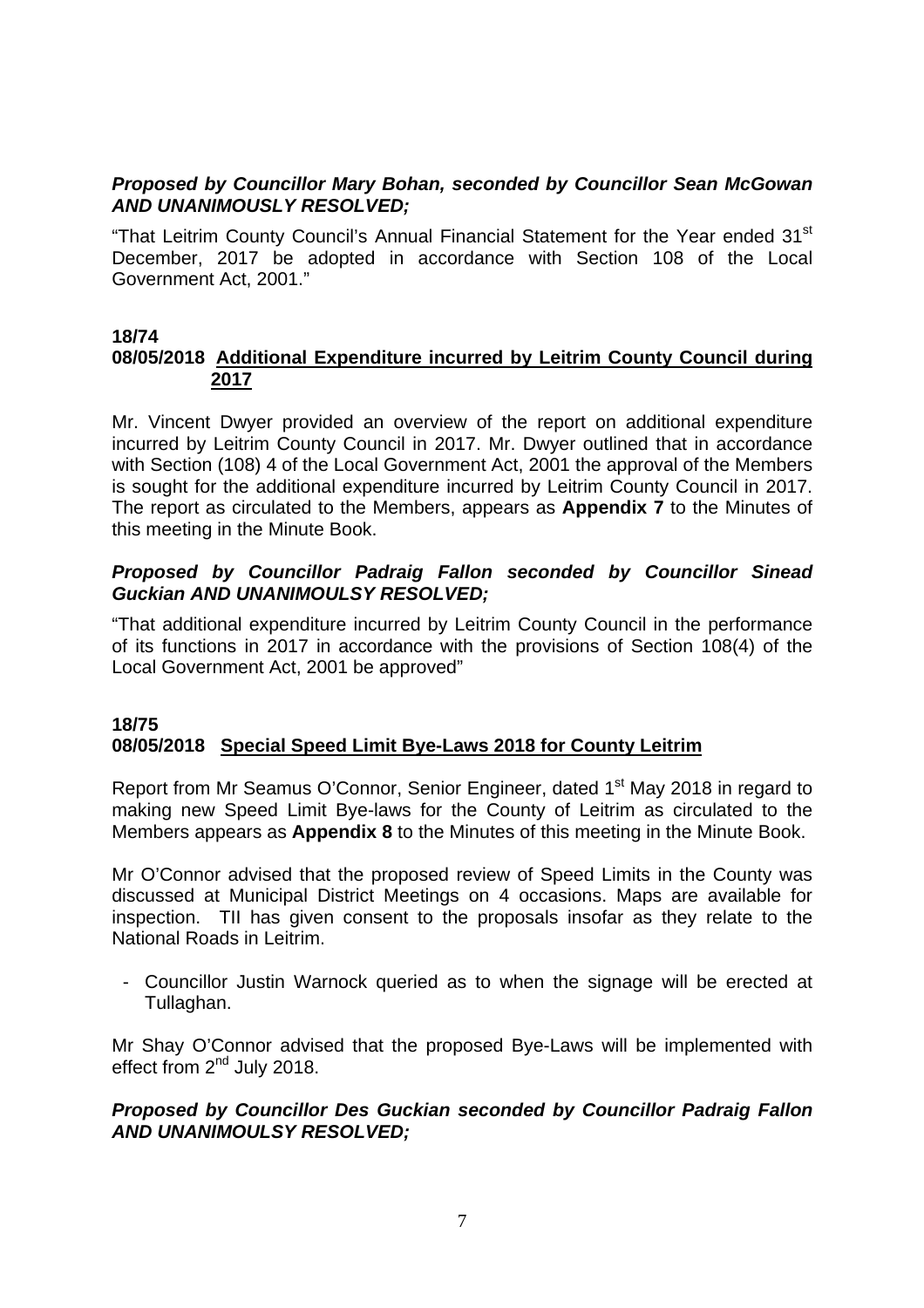"That the Special Speed Limit Bye-Laws 2018 for County Leitrim in pursuant of Section 9 of the Roads Traffic Act 2004 and Part 19 of Local Government Act 2001be adopted".

All Members thanked Mr O'Connor for his assistance and co-operation in this regard.

## **18/76 08/05/2018 Draft Annual Report 2017**

Mary Quinn, Director of Services, Housing, Community, Corporate Services, Culture and Emergency Services informed the Members that the Draft Annual Report, 2017 is listed as an agenda item for adoption. The Draft Annual Report, 2017 as circulated to the Members appears as **Appendix 9** to the Minutes of this meeting in the Minute Book.

## *Proposed by Councillor Mary Bohan, seconded by Councillor Sean McGowan AND UNANIMOUSLY RESOLVED;*

"That Leitrim County Council's Draft Annual Report, 2017 be adopted".

#### **18/77 08/05/2018 Date and Time of the Annual Meeting of Leitrim County Council**

The Cathaoirleach, Councillor Finola Armstrong McGuire informed the Members that the Corporate Policy Group agreed that the Annual Meeting of Leitrim County Council will be held on Friday, 29<sup>th</sup> June, 2018 at 12 midday.

## *Proposed by Councillor Sinead Guckian, seconded by Councillor Brenda Barry AND UNANIMOUSLY RESOLVED;*

"That the Annual Meeting of Leitrim County Council be held on Friday,  $29<sup>th</sup>$  June, 2018 at 12 midday in the Council Chamber, Aras an Chontae, Carrick on Shannon, Co. Leitrim."

## **18/78 08/05/2018 Monthly Management Reports by the Chief Executive**

Monthly Management Reports for the period  $1<sup>st</sup>$  February, 2018 to 28<sup>th</sup> February 2018 and 1<sup>st</sup> March, 2018 to 31<sup>st</sup> March 2018 by Lar Power, Chief Executive, dated 14<sup>th</sup> March, 2018 and 13<sup>th</sup> April 2018 respectively, prepared in accordance with Section 136 (2) of the Local Government Act, 2001 as inserted by Section 51 of the Local Government Reform Act, 2014, as circulated to the Members, appears as **Appendix 10** and **Appendix 11** to the Minutes of this meeting in the Minute Book.

The reports as circulated were noted by the Members.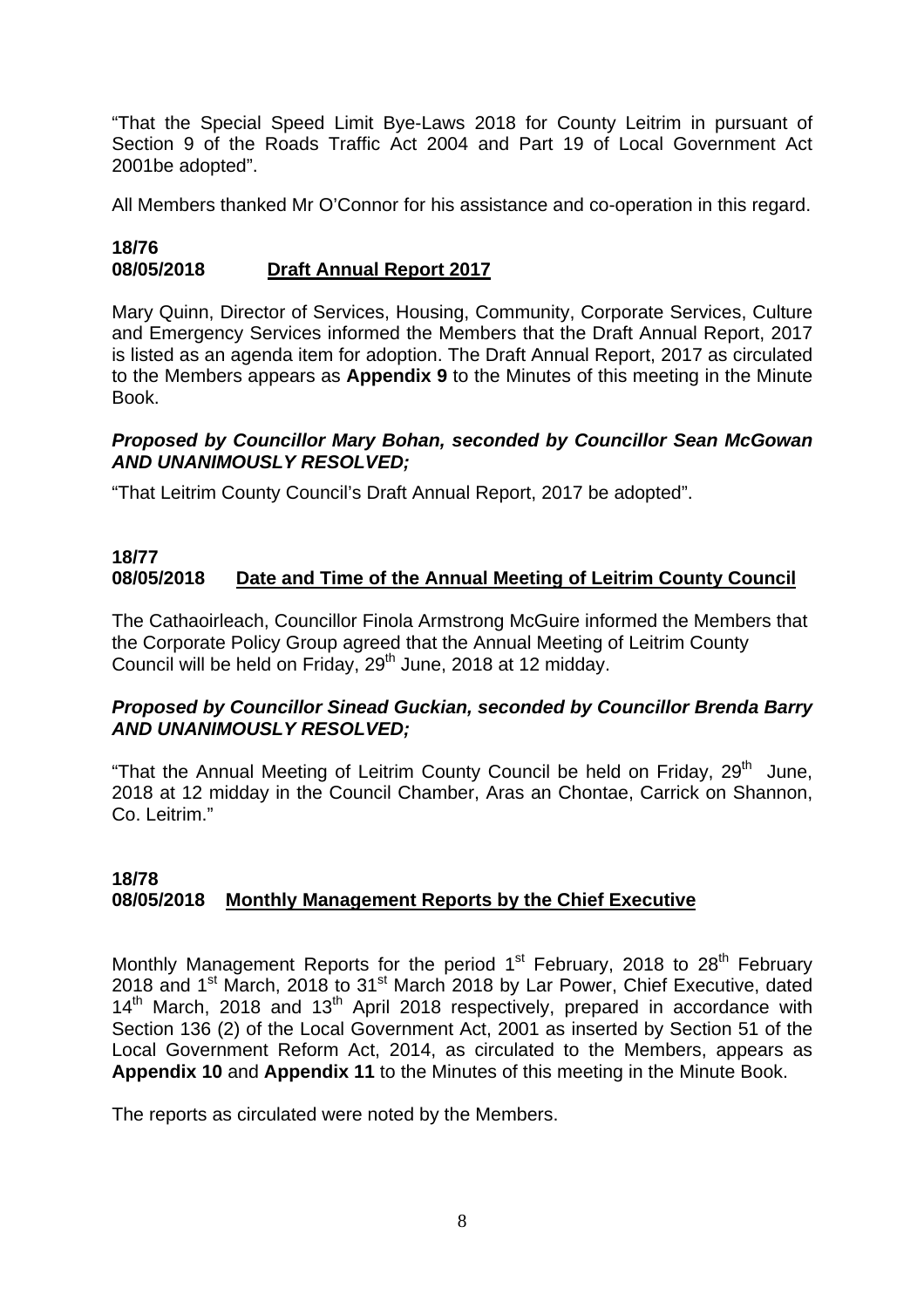## **18/79 08/05/2018 Section 138 (1) of the Local Government Act 2001**

Mr Joseph Gilhooly, Director of Services, Economic Development, Planning, Environment and Transportation advised that Leitrim County Council is now inviting Expressions of Interest from town/village community and business interests for inclusion in The Town and Village Renewal Scheme 2018.

Mr Gilhooly indicated that the Scheme is an initiative under the Government's Action Plan for Rural Development, *Realising our Rural Potential,* and the recently announced *Project Ireland 2040, and* is designed to help rural Ireland achieve its full economic and social potential. It is part of a package of national and local support measures to rejuvenate rural towns and villages throughout Ireland.

Selection of projects under the Town and Village Renewal Scheme for 2018 will be by means of a competitive process.

- As only a limited number of applications can be submitted to the Department in accordance with the terms of the scheme, projects will be assessed based on the quality of information supplied at the Expression of Interest stage.
- Successful expressions of interest applicants will be contacted in regard to the completion of the final Application to be submitted to the Department for consideration in the competitive process nationally.
- Applications should be submitted to Leitrim County Council by 4.00 pm on  $W$ ednesday 23 $<sup>rd</sup>$  May 2018.</sup>

## **18/80 08/05/2018 Corporate Policy Group Report**

Mary Quinn, Director of Services, Housing, Community, Corporate Services, Culture and Emergency Services advised the Members that no SPC meetings have taken place since the last Council meeting.

Ms Quinn also advised that a Protocol for dealing with invitations received by the Cathaoirleach to attend meetings and other events had been agreed by the members of the Corporate Policy Group.

She also indicated that an update from the Leitrim Local Community Development Committee was received which included details of actions taken in relation to:

- ¾ Leitrim Peace Partnership
- $\triangleright$  Healthy Ireland
- $\triangleright$  Social Inclusion & Community Activation Programme
- $\triangleright$  Leader (Rural Development)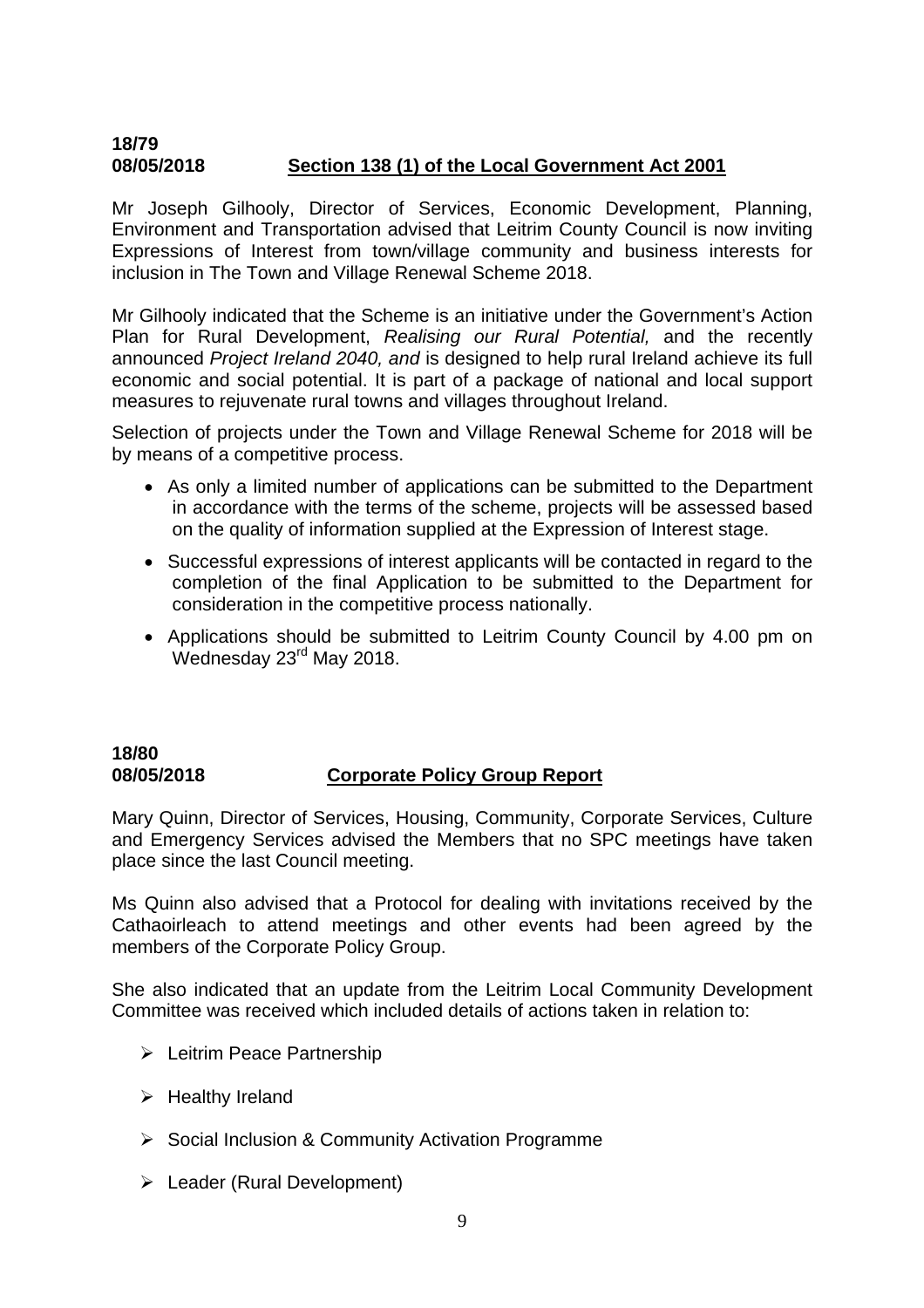Ms. Quinn also outlined that an over-view of items listed on the agenda for the Council meeting was provided and that the attendance of Members at forthcoming Conferences/Seminars was also agreed by the Corporate Policy Group.

## **18/81**

#### **08/05/2018 Conferences/Training**

#### **Proposed by Councillor Enda Stenson, seconded by Councillor Mary Bohan AND UNANIMOUSLY RESOLVED:**

"That the attendance of Councillor Mary Bohan, Councillor Justin Warnock, Councillor Sinead Guckian, Councillor Enda Stenson, Councillor Frank Dolan, Councillor Padraig Fallon and Councillor Sean McDermott at AILG Training in the Castle Court Hotel, Westport, Co Mayo on the 19<sup>th</sup> May 2018 be approved".

## **18/82 08/05/2018 Meeting Correspondence**

- 1 Letter dated 28<sup>th</sup> February 2018 from the Department of Finance acknowledging receipt of Resolution passed by Leitrim County Council in regard to the Disabilities Tax Relief Scheme.
- 1(a) Letter of acknowledgment dated  $29<sup>th</sup>$  March 2018 from the Department of Finance in regard to the Disabled Drivers and Disabled Passengers (Tax Concessions) Scheme.
- 1(b) Letter dated  $13<sup>th</sup>$  April 2018 from the Department of Finance in regard to the Disabilities Tax Relief Scheme.
- 2 Letter dated 27<sup>th</sup> February 2018 from the Department of Rural and Community Development acknowledging receipt of Resolution passed by Leitrim County Council in relation to Ballagh Centre in Rossinver.
- 2(a) Letter dated  $23<sup>rd</sup>$  April 2018 from the Department of Rural and Community Development in regard to Rossinver Community Development Company.
- 3 Resolution dated 13<sup>th</sup> March 2018 from Clare County Council calling on the Minister for Trade and Employment to introduce financial incentives to companies who are prepared to employ apprentices.

## **Proposed by Councillor Sinead Guckian, seconded by Councillor Sean McGowan AND UNANIMOUSLY RESOLVED**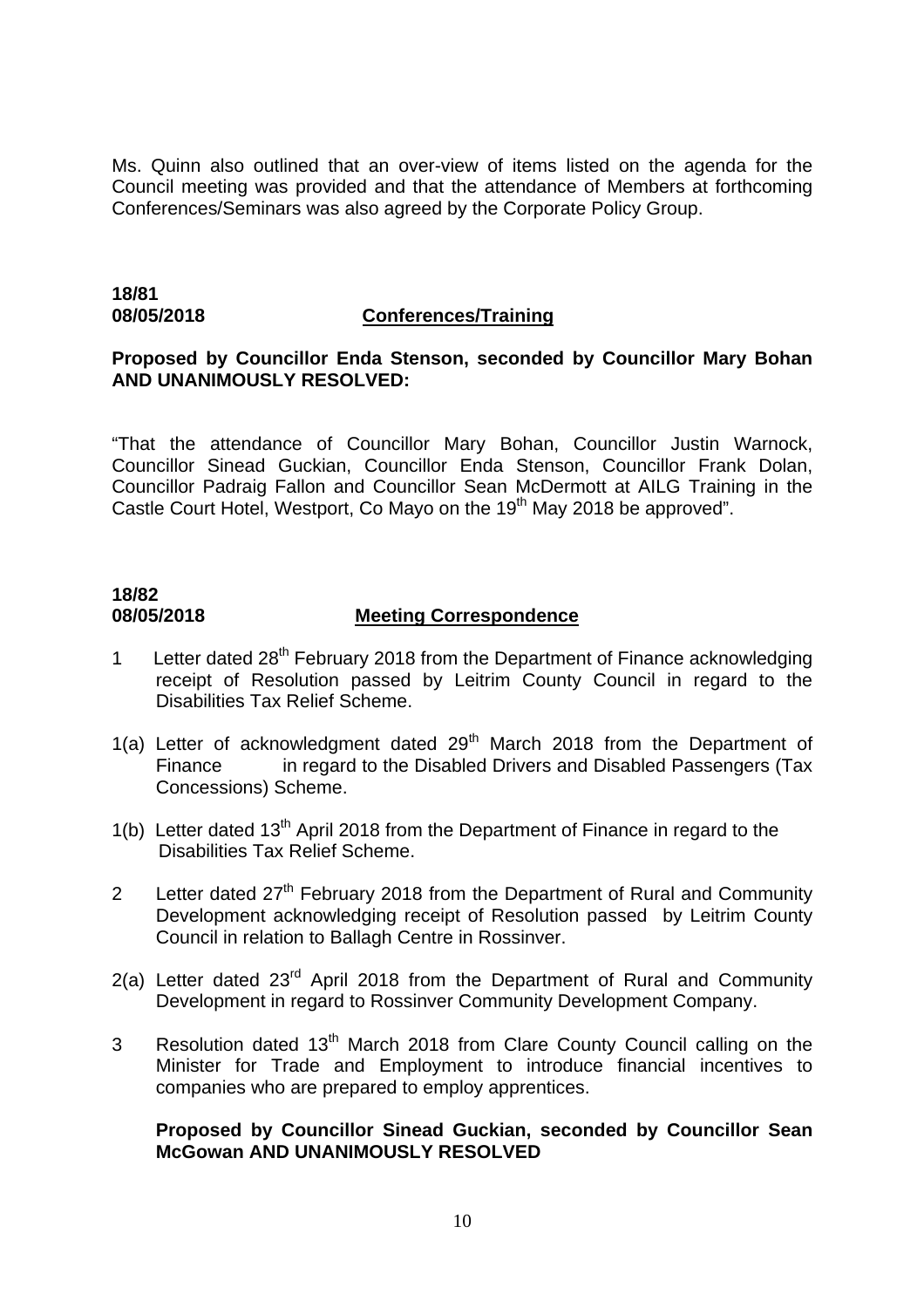"That Leitrim County Council call on the Minister for Trade and Employment to introduce financial incentives to companies who are prepared to employ apprentices".

- 4 Resolution dated 13<sup>th</sup> March 2018 from Clare County Council calling on the Minister for Communications, Climate Action and Environment in view of the recent study findings issued by NUIG that 73% of deep water fish living in North West Atlantic Ocean had ingested micro plastic, which is one of the highest recordings found worldwide; to tackle this ticking time bomb before it is too late.
- 5 Resolution dated 13<sup>th</sup> March 2018 from Clare County Council supporting the call for publicly-funded higher education and rejects income contingent loans.
- 6 Resolution dated  $13<sup>th</sup>$  March 2018 from Clare County Council calling on the Minister for Housing, Environment and Local Government and the Minister for Finance to put in place a redress scheme to provide financial support to purchasers of houses and apartments who now find that their property was not properly constructed and is non-compliant with Building and Fire Regulations. These homeowners are victims of poor building methods and are now facing huge expense to address the necessary measures to bring their property up to a safe and compliant level. The Purchasers of these properties followed due process in acquiring their property and trusted the legal, planning and regulatory measures in place to protect them, but now find they are exposed to costs they cannot afford and could in extreme cases face the possibility of being rendered homeless if necessary remedial safety works are not carried out.
- 7 Letter dated 14<sup>th</sup> March 2018 from the Department of Employment Affairs and Social Protection in regard to Resolution passed by Leitrim County Council in regard to the State pension provision.
- 8 Resolution dated 29<sup>th</sup> March 2018 from Sligo County Council calling on the Gaelic Association to ensure any matches broadcast on channels requiring subscription fees are also made available on free to air television in order to allow access for everyone in the country to view matches. This should be done in order to reflect that the GAA is a unique part of Irish Culture which belongs to the Irish people and has been built by their efforts along with significant State investment from taxpayers money.
- 9 Letter dated 5<sup>th</sup> April 2018 from Transport Infrastructure Ireland regarding funding for national roads in County Leitrim.
- 10 Letter dated 5<sup>th</sup> April 2018 from General Manager, Mental Health Services, HSE in relation to CAMHS Services.

Councillor Seadhna Logan expressed his disappointment that no posts have been sanctioned for Leitrim and he insisted that pressure still needs to be put on the HSE in regard to the CAMHS Services.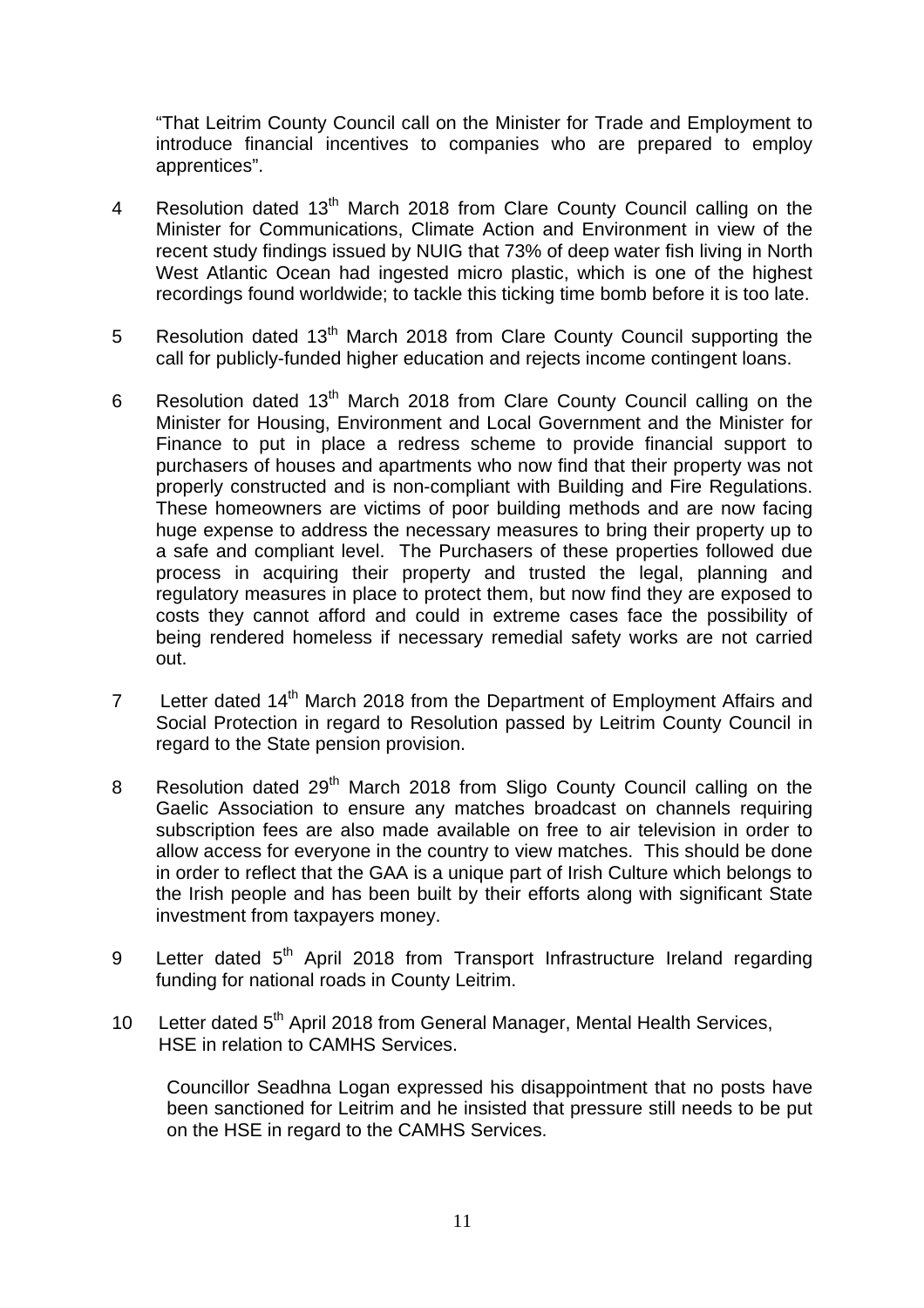- 11 Resolution dated 5<sup>th</sup> April 2018 from Donegal County Council calling on the Government to review the way Community Employment Schemes are being negatively affected by changes introduced over the last few years.
- 12 Letter dated  $11<sup>th</sup>$  April 2018 from the Department of Housing, Planning and Local Government regarding the collection of waste.
- 13 Letter dated 11<sup>th</sup> April 2018 from the Office of the Minister for Housing, Planning and Local Government acknowledging receipt of Resolution passed by Leitrim County Council in regard to Planning Permission and septic tanks.
- 13(a) Letter dated  $27<sup>th</sup>$  April 2018 from the EPA acknowledging receipt of Resolution passed by Members of Leitrim County Council in regard to the EPA Code of Practice: Wastewater Treatment and Disposal Systems Serving Single Houses.

Councillor Des Guckian noted the contents of the letter from EPA.

- 14 Letter dated  $9<sup>th</sup>$  April 2018 from the Office of the Minister for Justice and Equality regarding the amount of grant aid payable for Community CCTV.
- 15 Letter dated  $11<sup>th</sup>$  April 2018 from the Office of the Taoiseach acknowledging receipt of Resolution passed by Leitrim County Council in regard to upgrading of the N4 between Mullingar and County Leitrim, Carrick-on-Shannon and Castlebaldwin to Collooney.
- 16 Letter dated 13<sup>th</sup> April 2018 from the Office of the Minister for Agriculture, Food and the Marine acknowledging receipt of Resolution passed by Leitrim County Council in regard to Forestry Grants and Premiums.
- 17 Memo from Aideen McGovern, Senior Executive Officer, Human Resources dated 19<sup>th</sup> April 2018 setting out the key changes in the Student Scheme in 2018/2019.
- 18 Letter dated 13<sup>th</sup> April 2018 from Chief Officer, Community Health Organisation, HSE in regard to Chiropody Services in Leitrim.
- 19 Letter dated  $24<sup>th</sup>$  April 2018 acknowledging receipt of Resolution passed by Leitrim County Council in regard to Local Improvement Scheme.
- 20 Email received 26<sup>th</sup> April 2018 with the NWRA Cathaoirleach's Newsletter.
- 21. Resolution dated 25<sup>th</sup> April 2018 from Kerry County Council calling on the Minister for Health to request the HSE to review the decision to restrict the use of Versatis pain relief patches to publish in chronic pain outside those experiencing post herpatic neuralgia and to revert to the Pre December status while this review is being undertaken.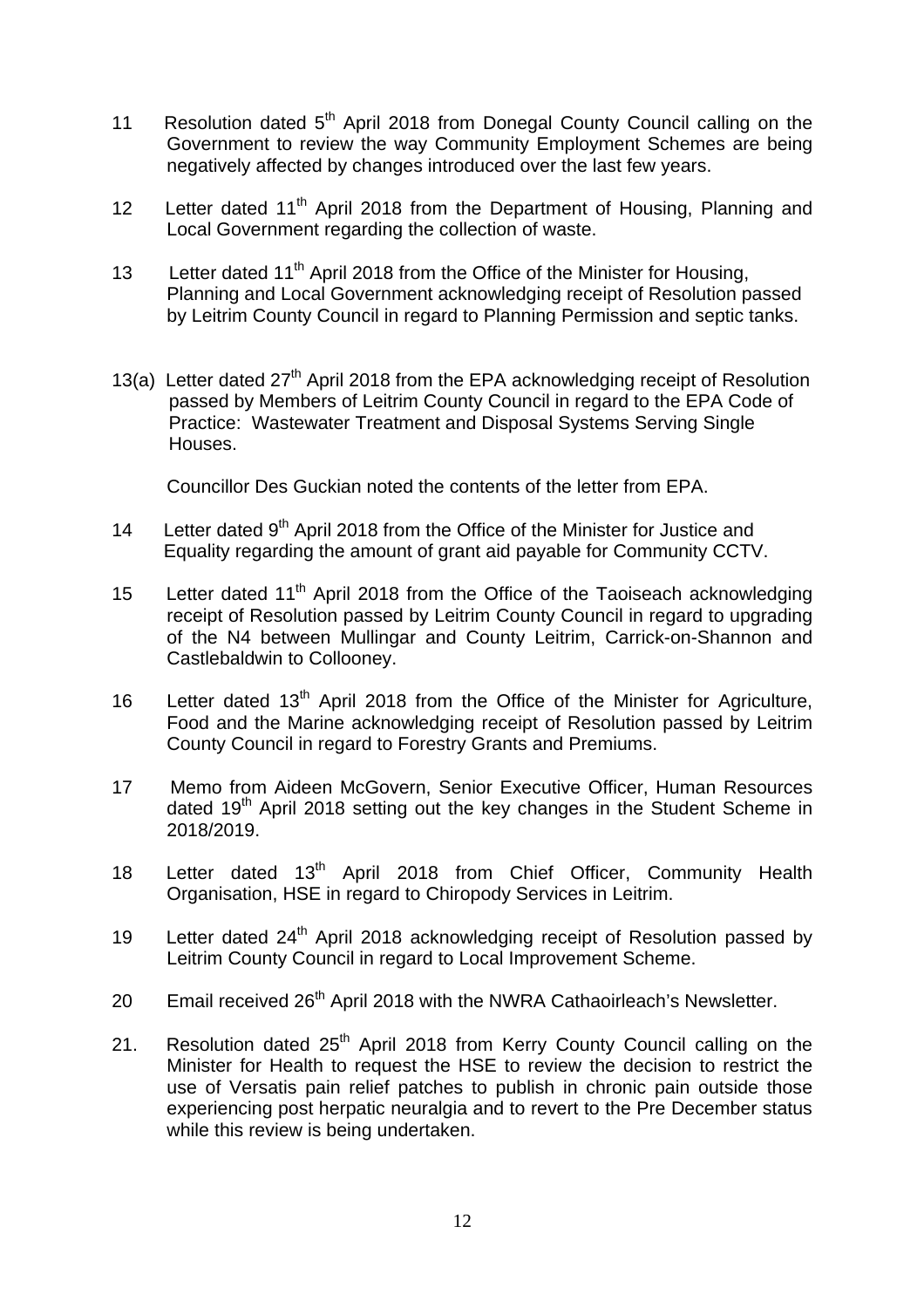22. Resolution dated 26<sup>th</sup> April 2018 from Carlow County Council asking the Minister for Agriculture to consider payment of €200/hd for suckler cows.

## **Proposed by Councillor Enda Stenson, seconded by Councillor Sean McGowan AND UNANIMOUSLY RESOLVED**

"That Leitrim County Council ask the Minister for Agriculture to consider payment of €200/hd for suckler cows".

## **Notices of Motions**

**18/83** 

#### *08/05/2018 Housing Allocations*

## *To consider the following Notice of Motion submitted by Councillor Des Guckian;*

"That Members of Leitrim County Council agree that a list of priorities be established by Leitrim County Council, for housing allocations. This list to include the lengths applicants are on the list and their immediate needs, but never to include applications coming from far away places, such as the Dublin Region, who are seeking to jump an already over-long waiting list."

#### *Report by Director of Services, Housing, Community, Corporate, Culture and Emergency Services*

"Leitrim County Council adopted its current housing Allocation Scheme in January 2016. This scheme sets out the order of priorities in the making of an allocation. All applications are assessed in accordance with the Social Housing Assessment Regulations of 2011 and under these regulations a household is entitled to apply to the authority in whose functional area it normally resides, notwithstanding this an application can be made to another local authority provided the household can demonstrate a local connection with the area. This would include an applicant or any member of his/her household having resided at any time for a continuous 5 year period in the area, being currently employed in the area, is attending full time education or a specialist medical facility and whether the applicant household has relatives living in the area for 2 years or longer."

- Councillor Des Guckian gave the background to his motion and proposed that a list of priorities be made to include the length applicants are on the list and their immediate needs, but never to include applications coming from far away places, such as the Dublin Region, who are seeking to jump an already over-long waiting list and he noted that Leitrim County Council "must look after our own".

Ms Mary Quinn advised that all applications for housing are accessed in accordance with the Social Housing Assessment Regulations of 2011 and this makes provision for people with local connections to the area.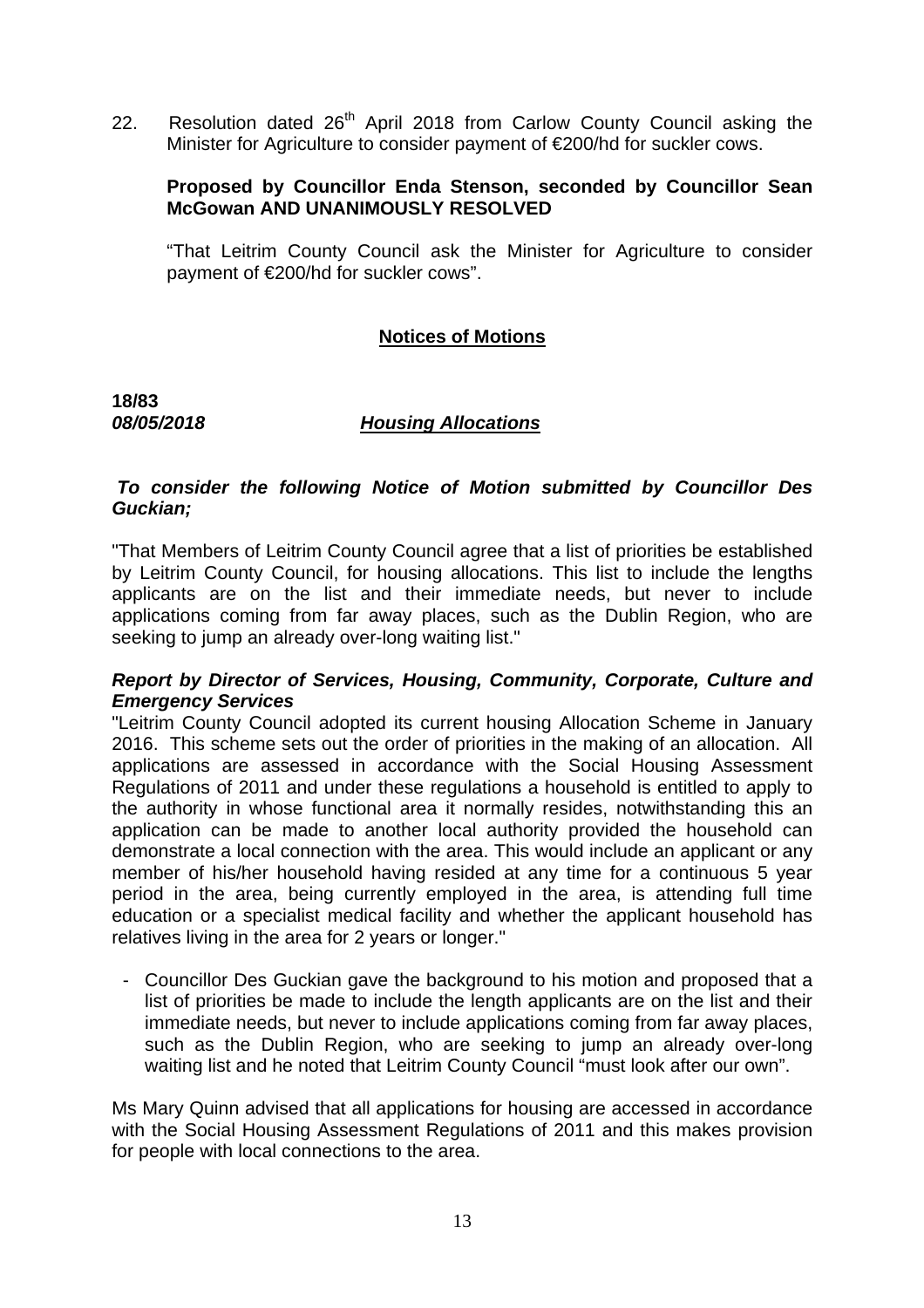- Councillor Mary Bohan cited the language used like "looking after our own" and that care should be taken with how it is used. Councillor Bohan stressed that Leitrim County Council have always had regard to the Statutory Regulations when dealing with all applications. She stated that Leitrim has always been a welcoming place and the connection to the area is important and she knows Leitrim County Council is very helpful to families seeking social housing.
- Councillor Sean McDermott noted that the Local Authority should be careful and not be too rigid and he referred to the situation in Kiltyclogher last year.
- Councillor Enda Stenson cited that Aughavas and Tarmon were featured in the Leitrim Observer last week looking for families from outside the county to come in and make schools and communities viable. Both rural areas have campaigned to promote their localities to families in Dublin and internationally. They need young people to enrol in their schools to keep numbers high enough to maintain teachers and to prevent closure and new families have to be welcomed.
- Councillor Seadhna Logan paid tribute to the great work of the Housing staff of Leitrim County Council and welcomed the positive meeting with the Simon Community.
- Councillor Justin Warnock insisted that there is a need for people to come and live in this County in order for it to survive and he insisted that a greater interaction should take place between local authorities in relation to individuals on numerous housing lists.
- Councillor Padraig Fallon outlined that the Rural Renewal Scheme needs to be looked at.
- Councillor Des Guckian said the motion referred to Carrick-on-Shannon. He acknowledged that other areas are worthy and welcomed the initiatives in Kiltyclogher and Aughavas and said it was great to get young people into these areas.

# *18/84*

## *08/05/2018 Medical Cards*

The Cathaoirleach, Councillor Finola Armstrong McGuire proposed that Motion No 19 in the name of Councillor Sinead Guckian would be taken concurrently as they both relate to the same matter. This was agreed by the Members

#### *To consider the following Notice of Motion submitted by Councillor Padraig Fallon;*

"I propose that Leitrim County Council call on Minister Harris his Department and the HSE to automatically award medical cards to people who receive a cancer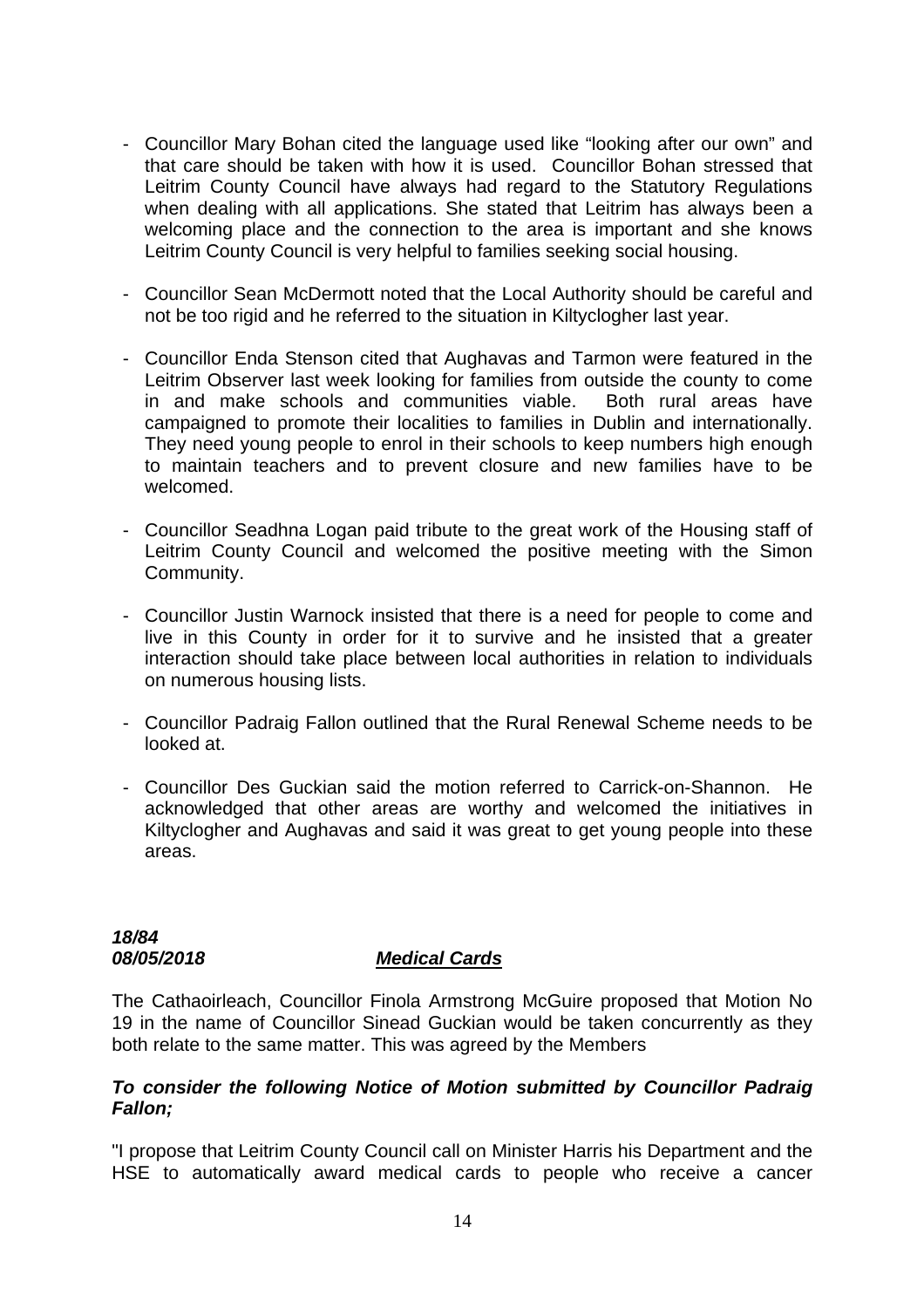diagnosis."

## *To consider the following Notice of Motion submitted by Councillor Sinead Guckian;*

"I ask for the support of the members of Leitrim County Council in calling on the Minister for Health, Simon Harris TD, to intervene in the HSE's decision of not automatically awarding medical cards to cancer patients, and, to issue a directive from Government, to ensure that all patients who receive a cancer diagnosis are awarded a medical card."

- Councillor Padraig Fallon stated that people who receive a cancer diagnosis should not have to worry about medical cards and should be automatically awarded a medical card on a temporary basis. Councillor Padraig Fallon proposed that this motion be forwarded to all Local Authorities.
- Councillor Sinead Guckian said that she is aware of a woman who has been trying to work her way through the process of applying for a medical card for the past 2 months, and still doesn't know if she'll get anything at the end of it. Councillor Sinead Guckian highlighted that people who are facing the physical and mental stress of a cancer diagnosis should not have the added stress of battling for their rights.
- Councillor Des Guckian supported both motions.

## **Proposed by Councillor Padraig Fallon, seconded by Councillor Sinead Guckian AND UNANIMOUSLY RESOLVED:**

"That Leitrim County Council call on Minister Harris his Department and the HSE to automatically award medical cards to people who receive a cancer diagnosis."

"That Leitrim County Council call on the Minister for Health, Simon Harris TD, to intervene in the HSE's decision of not automatically awarding medical cards to cancer patients, and, to issue a directive from Government, to ensure that all patients who receive a cancer diagnosis are awarded a medical card."

*18/85* 

## *08/05/2018 Planned Water Outages*

## *To consider the following Notice of Motion submitted by Councillor Finola Armstrong-McGuire;*

"I am calling on Leitrim County Council to engage with Irish Water on behalf of the ratepayers of the county in regard to 'Planned Water Outages' in towns and villages. During the past month there was a 'planned outage' in Carrick which was relayed through social media. Such notice is not sufficient. Communication must be more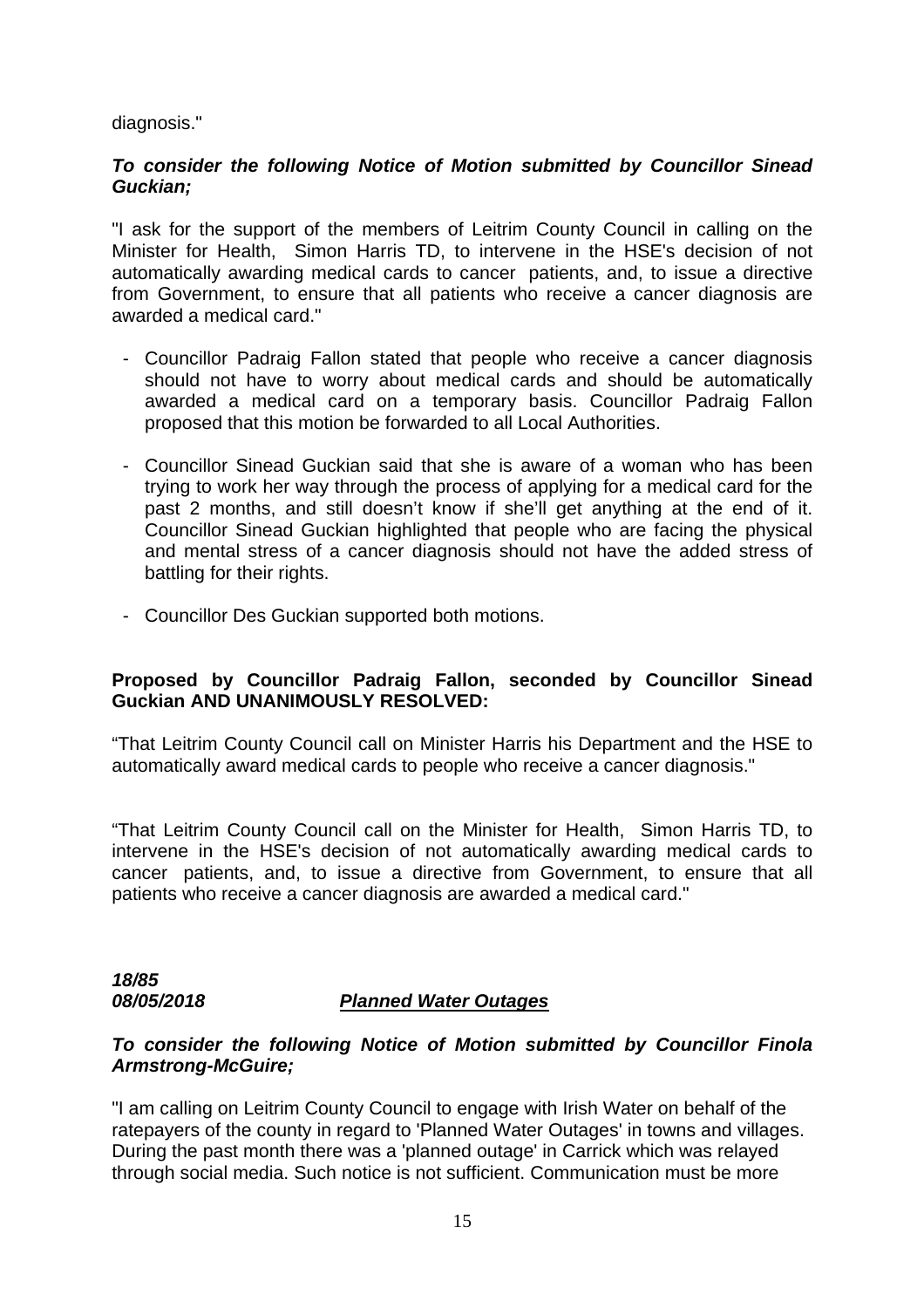formal as business must put a plan in place if water is restricted. The cost today of a water outage is much greater than heretofore. Every business involves customer service and Irish water must provide a service to the standard that its customers deserve."

## *Report by Head of Finance & Water Services*

"The outage referred to was a Planned Outage, to facilitate a new large diameter connection. Water Services staff notified Irish Water and also contacted the bigger users by phone 3 days in advance and advertised it on Social Media. A number of Local Radio slots were given also. Irish Water are currently developing a policy around the whole issue of dealing with outages and Leitrim County Council will engage in that process. In the meantime we will seek to give adequate notice to all consumers."

- Councillor Finola Armstrong McGuire insisted that Irish Water need to engage with businesses and she noted that they have written to Irish Water and have had no reply. Councillor Armstrong McGuire insisted that the cost of water outage today is a lot greater than heretofore. Coffee shops, restaurants and hotels have large machines plugged into the mains and the loss of water can severely damage expensive machines. She asked why works cannot be carried from 9 pm to 1 am or 6 am to 10 am instead of at peak time from 11 am to 2 pm.

Mr William Lowe, Senior Engineer advised that Irish Water are currently developing a policy around the area of dealing with water outages and that the Council cannot work at night due to health and safety.

- Councillor Brendan Barry supported the motions and referred to the Food Hub in Drumshanbo who had to shut down the whole operation when there was a water outage because the facility is on high ground. Councillor Barry cited that the email that Councillors are sent notifying them of water outages should also be sent to local businesses in the area who are affected by the water outage.

## *18/86 08/05/2018 Areas of Natural Constraints*

## *To consider the following Notice of Motion submitted by Councillor Sean McGowan;*

"I seek the support of Members in calling on the Department of Agriculture, Food and the Marine to designate all of County Leitrim as a Disadvantaged area for the purpose of Areas of Natural Constraints (ANC) Scheme payments from 2019."

- Councillor Sean McGowan outlined that this compensation could help farmers stay on the land and could cut out the increasing selling out to forestry.
- Councillors Enda Stenson, Councillor Justin Warnock and Councillor Brendan Barry supported the motion.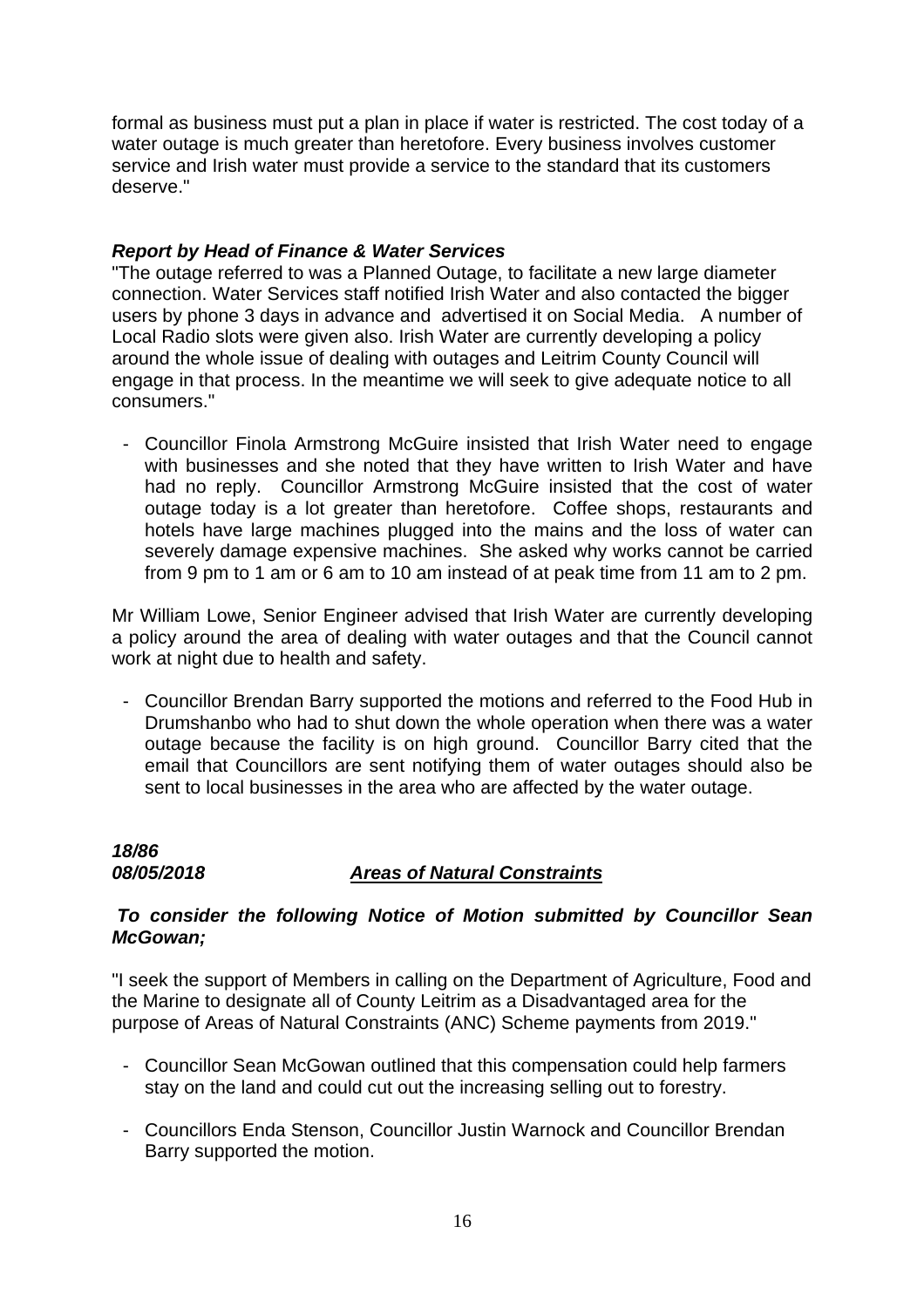## **Proposed by Councillor Sean McGowan, seconded by Councillor Enda Stenson AND UNANIMOUSLY RESOLVED**

"That Leitrim County Council call on the Department of Agriculture, Food and the Marine to designate all of County Leitrim as a Disadvantaged area for the purpose of Areas of Natural Constraints (ANC) Scheme payments from 2019.

## *18/87 08/05/2018 Discharge from Septic tanks from one off houses*

## *To consider the following Notice of Motion submitted by Councillor Justin Warnock;*

"I ask Leitrim County Council to invite the Environmental Health Officer for Fermanagh and Omagh District Council to give a presentation to the Elected Members on how that authority deals with discharge from septic tanks from one off houses in rural County Fermanagh"

- Councillor Justin Warnock gave the background to his motion and said that Leitrim cannot afford to wait any long on the issue of discharge from septic tanks for one off houses and called on the support of the Members to invite the Environmental Health Officer for Fermanagh and Omagh District Council to give a presentation to the Elected Members.
- Councillor Mary Bohan, Councillor Sean McDermott, Councillor Enda Stenson, Councillor Gerry Dolan and Councillor Sean McGowan supported the motion.

Mr Joseph Gilhooly, Director of Services, Economic Development, Planning, Environment and Transportation advised that the same strict standards do not apply in Fermanagh as here. Mr Gilhooly confirmed that Mr Lar Power, Chief Executive and himself have been in negotiations with Minister Michael Ring responsible for Rural & Community Affairs to see if the Department could provide funding for the pilot programme and Minister Ring has been very receptive and the submission he requested has been relayed to him.

- Councillor Padraig Fallon supported the motion and said that legislators in the Dail should be contacted in this regard.
- Councillor Des Guckian said that EPA Regulations for zero discharge is way over the top and he referred to the contents of a letter dated  $27<sup>th</sup>$  April 2018 from EPA in regard to Planning Permission for Rural Houses. Councillor Brendan Barry sought clarification on the definition of "Surface Water" which is referred to in the EPA correspondence.
- Councillor Paddy O'Rourke referred to a service arrangement to dispose of effluent to a treatment plant after a particular process has taken place at the holding/at the house. Councillor O'Rourke expressed his failure to see what the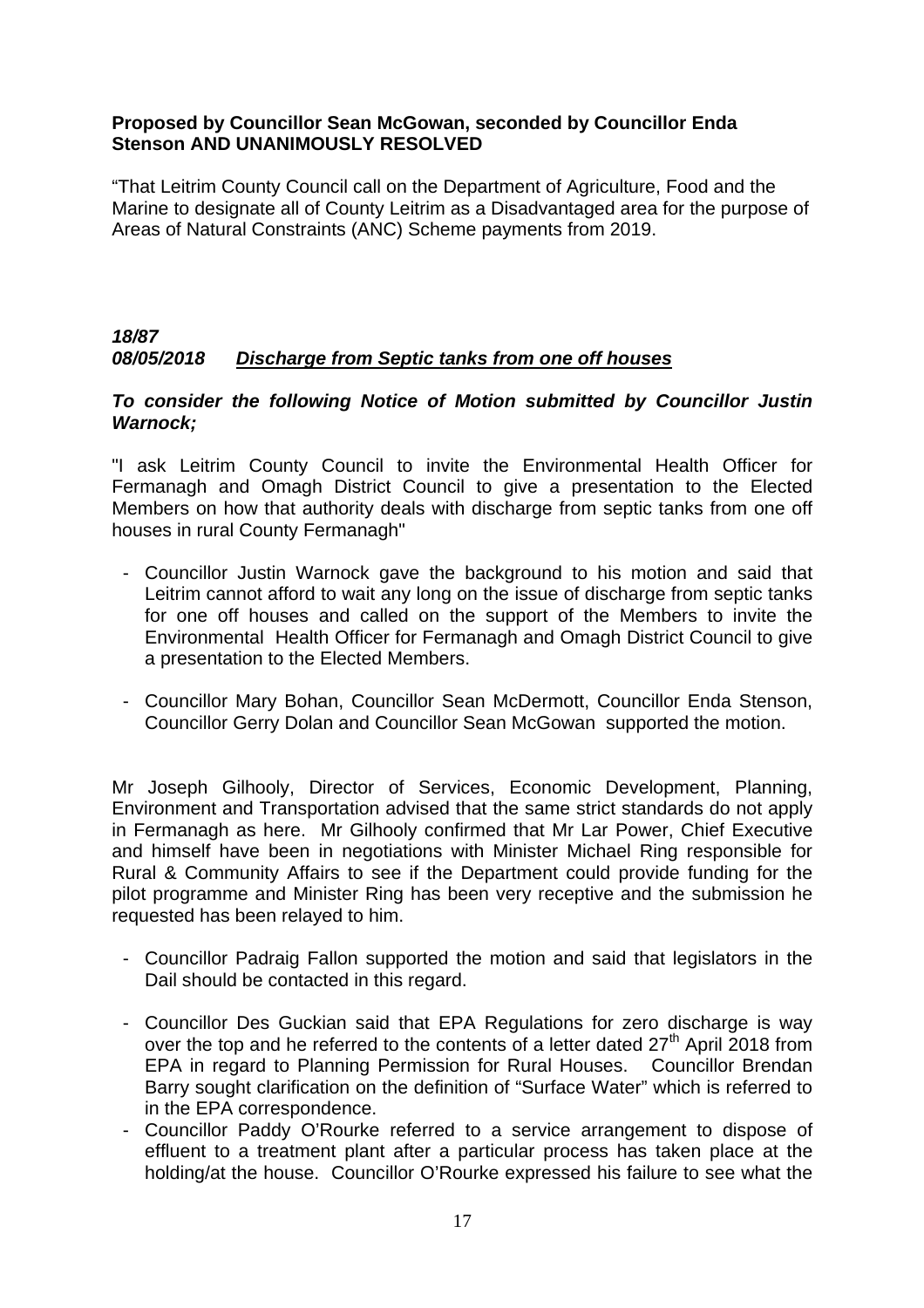difference is and the serious effect the adding to the sewerage system all at once from a public building of 600 people in a day e.g. a school that has been closed for a number of months and moving waste from 5 or 6 houses to a treatment plant.

Mr Joseph Gilhooly, Director of Services, Economic Development, Planning, Environment and Transportation advised that the Code of Practice does not specifiy zero discharge from septic tanks. Mr Gilhooly stated that depending on characteristics of the site more than one option may be available for the development of on-site domestic wastewater treatment system discharging to groundwater and this is currently being investigated.

- Councillor Paddy O'Rourke queried as to how many applicants are in the pilot scheme.

Joseph Gilhooly, Director of Services, Economic Development, Planning, Environment and Transportation advised that 9 indicated that they are still interested in the pilot scheme.

- Councillor Felim Gurn outlined that not everyone can live in towns and this issue needs to be dealt with quickly as this is having a serious effect on development fees, quarries, construction workers, etc.
- Councillor Padraig Fallon queried if the T Test was increased from 90 to 120 would it make some difference.

Joseph Gilhooly, Director of Services, Economic Development, Planning, Environment and Transportation advised that even increasing the T Test from 90 to 120 won't even help given soil conditions in Leitrim.

## **Proposed by Councillor Justin Warnock, seconded by Councillor Mary Bohan AND UNANIMOUSLY RESOLVED**

"That Leitrim County Council invite the Environmental Health Officer for Fermanagh and Omagh District Council to give a presentation to the Elected Members on how that authority deals with discharge from septic tanks from one off houses in rural County Fermanagh"

## *18/88 08/05/2018 Wonderful Achievement of Dearbhla Rooney*

#### *To consider the following Notice of Motion submitted by Councillor Felim Gurn;*

"In recognition of the wonderful achievement by Manorhamilton's Dearbhla Rooney in winning a silver medal at the European Youth Boxing Championships, I propose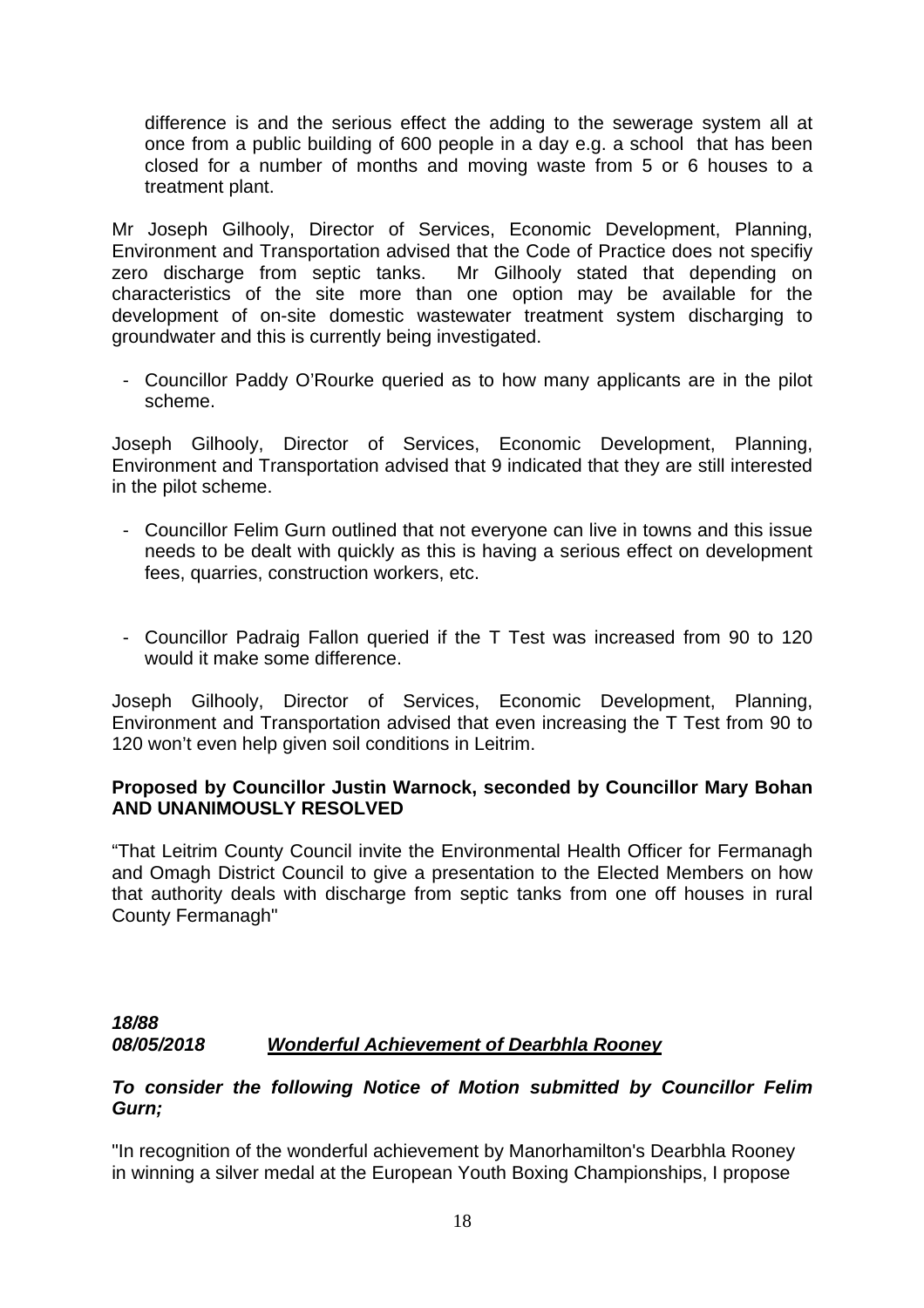that the Council write a congratulatory letter on behalf of the people of Leitrim to her and the Sean McDermott Boxing Club."

- Councillor Felim Gurn congratulated Dearbhla Rooney on winning a silver medal at the European Youth Boxing Championships and paid tribute to the Sean McDermott Boxing Club.
- Councillor Gerry Dolan seconded this motion and paid tribute to the Leitrim County Team on their great performance in New York recently.

*18/89 08/05/2018 Marketing Campaign*

## *To consider the following Notice of Motion submitted by Councillor Enda Stenson;*

"While Tourism within Leitrim is one of our Major Employers, I'm asking is there more that we can do to sell the uniqueness, clean air, and peaceful surroundings that we have here. Too often when we hear Leitrim mentioned its in a negative way, but we have, Glencar Waterfall, Lough Rynn Rowing Centre, The Shannon, Excellent Blue and Greenways, etc, etc. I believe we should brand this, and have a Major marketing campaign, we had a few years back The Roots Festival, Leitrim Ambassador programme, and many more, this push for recognition needs to be Kick Started again."

## *Report by Director of Services for Economic Development, Planning, Environment and Transportation.*

"As set out in the Notice of Motion Tourism in Leitrim has considerable potential and the promotion and marketing of the County is ongoing each year with different opportunities and initiatives used where relevant and resources allow. I outline hereunder a sample of some marketing and promotional initiatives used during 2017:

Jan 2017

• Attendance at Holiday World Belfast - Jan 20th – 22nd and at Holiday World Dublin – Jan 27th – 29th Trade were also invited to join the stand to promote their offerings

Feb /Mar 2017

• Supported attendance at angling shows in Ireland, UK and Holland with local angling groups attending

- Angling Ireland Show in Dublin Feb 17th 19th
- VISMA Angling in Rotterdam Mar 3rd 5th and at
- The Big One Angling Expo in Farnborough UK

April 2017

• Attendance at Meitheal 2017 which is Fáilte Ireland's largest in-Ireland event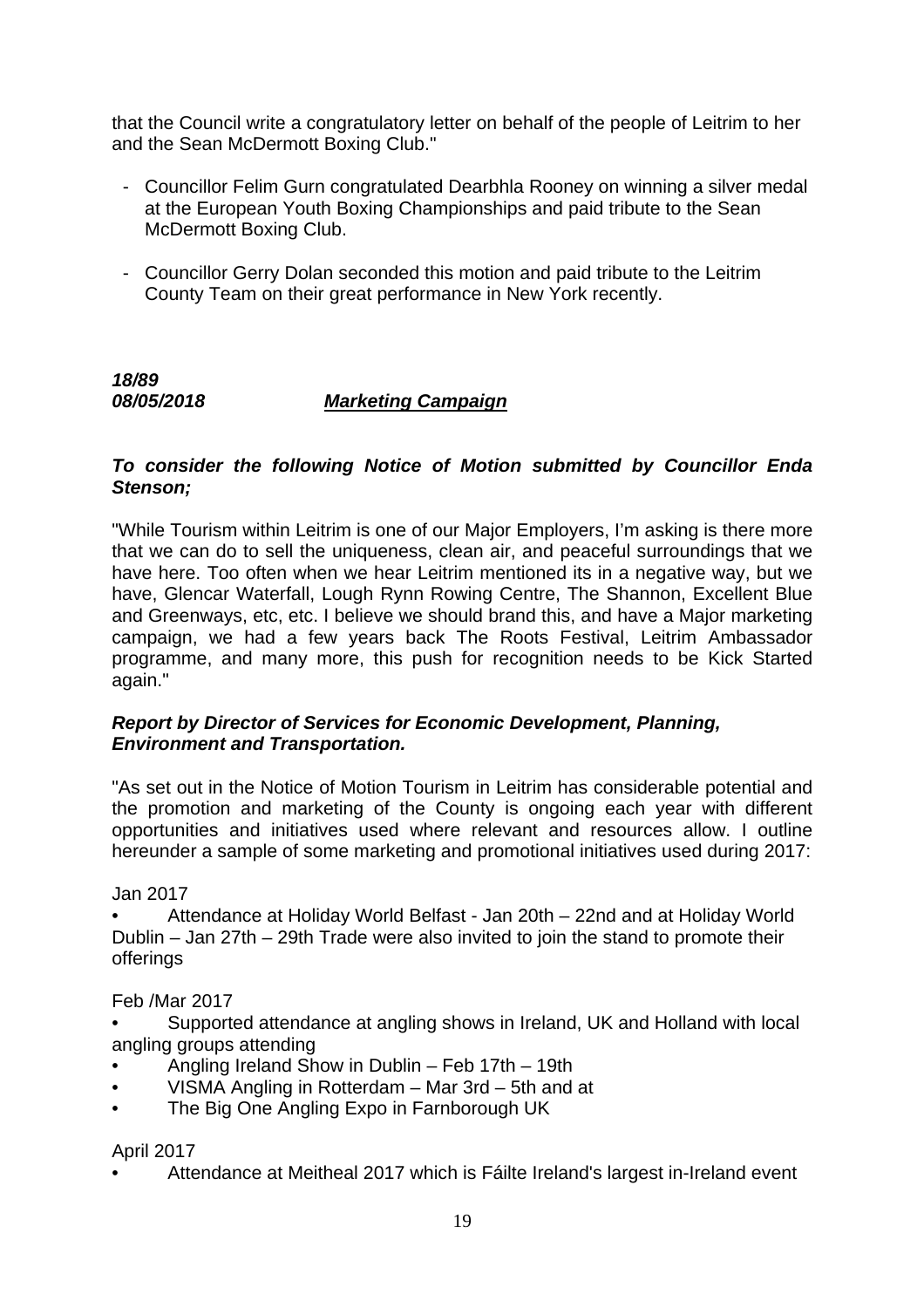where over 300 international buyers attend a two day workshop with pre-arranged scheduled appointments between Irish trade partners and overseas buyers. Leitrim secured many appointments with interested tour operators across the two days.

May 2017

• Hosted a travel blogger who experienced what Co Leitrim offers its visitors over a 4 day stay in the county and who then went on to write on her experiences on her blog Eat Sleep Chic. Her posts were shared both nationally and internationally creating widespread publicity for Leitrim and what it has to offer.

During June July and August 2017

• Leitrim County Council provided financial support to a number of festivals and events throughout the county some of which would have received national media coverage e.g. An Tostal - Stylish Silage competition and the Cowboys and Heroes weekend both of which received national media coverage.

• Other festivals that received support included The Sean Mac Diarmada Summer School and the IWAI Boat Rally both of which have a national and international audience and attendance.

September 2017

• Attended the National Ploughing Championships in Screggan, Co Offaly October 2017

• Attended the 50+ Expo Trade Show 20th – 22nd Oct at the RDS in Dublin.

November 2017

• Supported Angling Tourism providers with attendance at the Angling show in Kortrijk in Belgium

Quarter One 2018

• Attendance at the Adventure Travel Conference and Workshop in London where the County was promoted to 15 key tour operators who deal specifically with Adventure Holidays

• Design and preparation of a presence for the County in the Ireland West Airport Go West Magazine where Leitrim will feature in a publication which has a potential audience of 750,000

• Malaysia TV visited the County as part of tourism awareness initiative and their filming featured areas such as the Shannon, Glencar Waterfall, Parkes Castle and Scarden Waterfall

• ITOA workshop was attended where the reach is to 4,000 global travel trade partners and customers

The County was represented again at Meitheal, reaching over 19 different countries promoting Slow Adventure concepts.

In particular there has been an ongoing project over the last two years with the objective of establishing Leitrim as the 'Capital' for Slow Adventure Tourism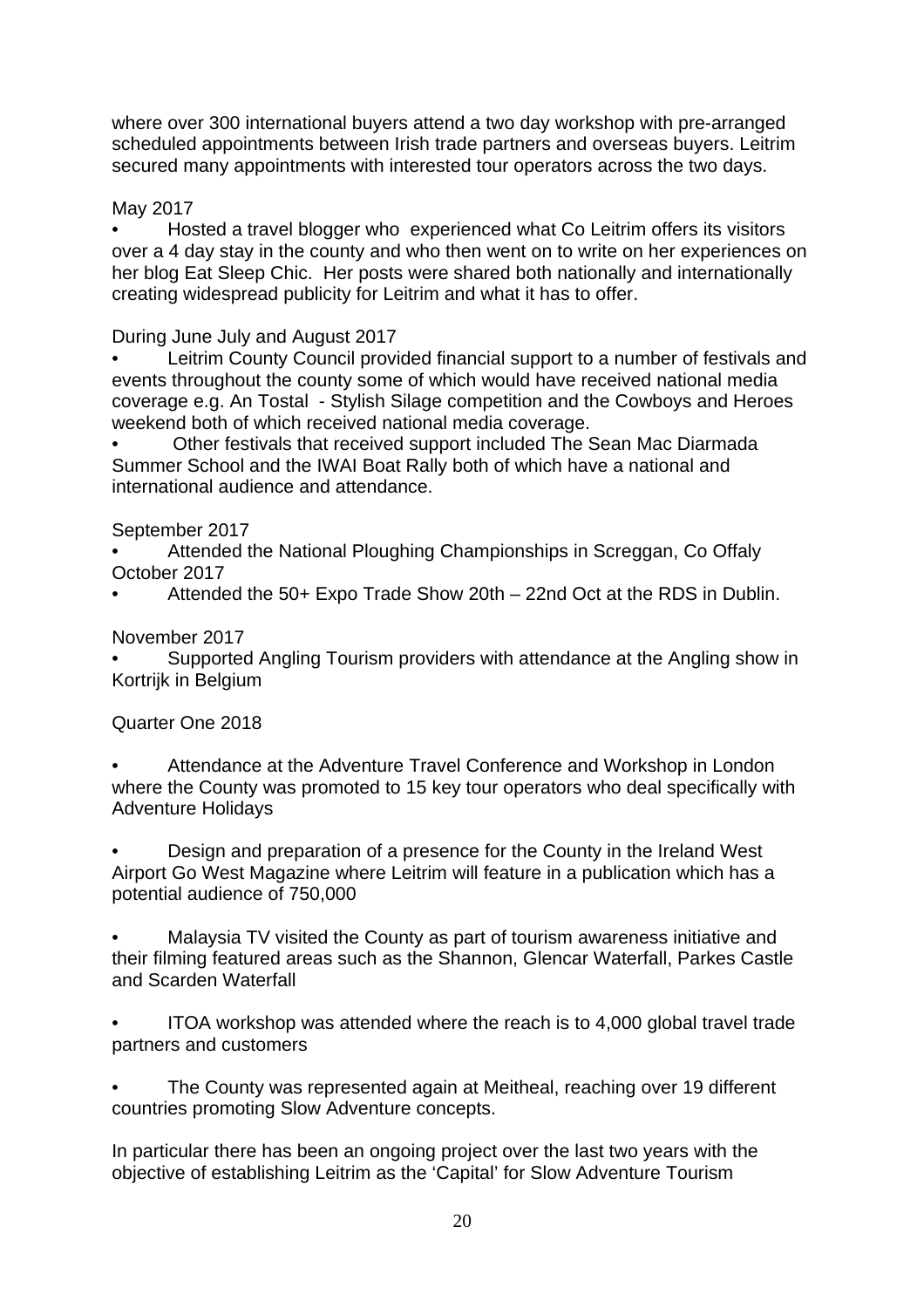destination which is a brand of increasing international recognition. Leitrim, because of its rural nature is ideally suited to the concept. Attendance at Meitheal in both 2017 and this year has highlighted how important this area is with both coach tour operators and companies catering for small groups who are looking for new destinations. There is significant interest from a number of tour operators who are very excited about the offering.

We have been working with the providers and have put together a number of Slow Adventure experiences: 9 activity and 3 overnight packages. We have conducted extensive test and digital marketing campaigns which have been well received We are planning to host a number of journalists on Slow Adventure experiences throughout the summer which will bring Leitrim and the concept to a wider audience cumulating is an official launch of the concept for the County in the Autumn of 2018 and which also fits very well with Ireland's Hidden Heartlands branding."

- Councillor Enda Stenson welcomed the comprehensive reply. The motion was supported by all Members and the need for Leitrim to be undivided in Wild Atlantic Way and Hidden Heartland was highlighted.

Mr Joseph Gilhooly, Director of Services, Economic Development, Planning, Environment and Transportation advised that an ongoing project over the last two years with the objective of establishing Leitrim as the 'Capital' for Slow Adventure Tourism destination which is a brand of increasing international recognition of Leitrim, because of its rural nature is ideally suited to the concept. Attendance at Meitheal in both 2017 and this year has highlighted how important this area is with both coach tour operators and companies catering for small groups who are looking for new destinations. There is significant interest from a number of tour operators who are very excited about the offering.

- Councillor John McCartin paid tribute to the work of Leitrim County Council on the Slow Adventure Tourism/ Hidden Heartland branding and the financial support for Connacht Fleadh which is taking place from  $7<sup>th</sup>$  to 8<sup>th</sup> July 2018 in Ballinamore and which will attract thousands of people to the county.
- Councillor Paddy O'Rourke referred to an issue in Ballinamore with Waterways Ireland which needs to be resolved quickly and it is important that the Executive work with Waterways Ireland to resolve the issue.

In reply to Councillor Paddy O'Rourke, Joseph Gilhooly, Director of Services, Economic Development, Planning, Environment and Transportation advised that discussions are taking place with Mr Joe Gillespie, Waterways Ireland in this regard.

Councillor Seadhna Logan requested that there is an even spread across each Municipal District when visitors come to this county and it is extremely important that there is collaboration between the three Municipal Districts.

Mr Joseph Gilhooly confirmed that there will be an even spread across the Municipal Districts in regard to tourism in the County.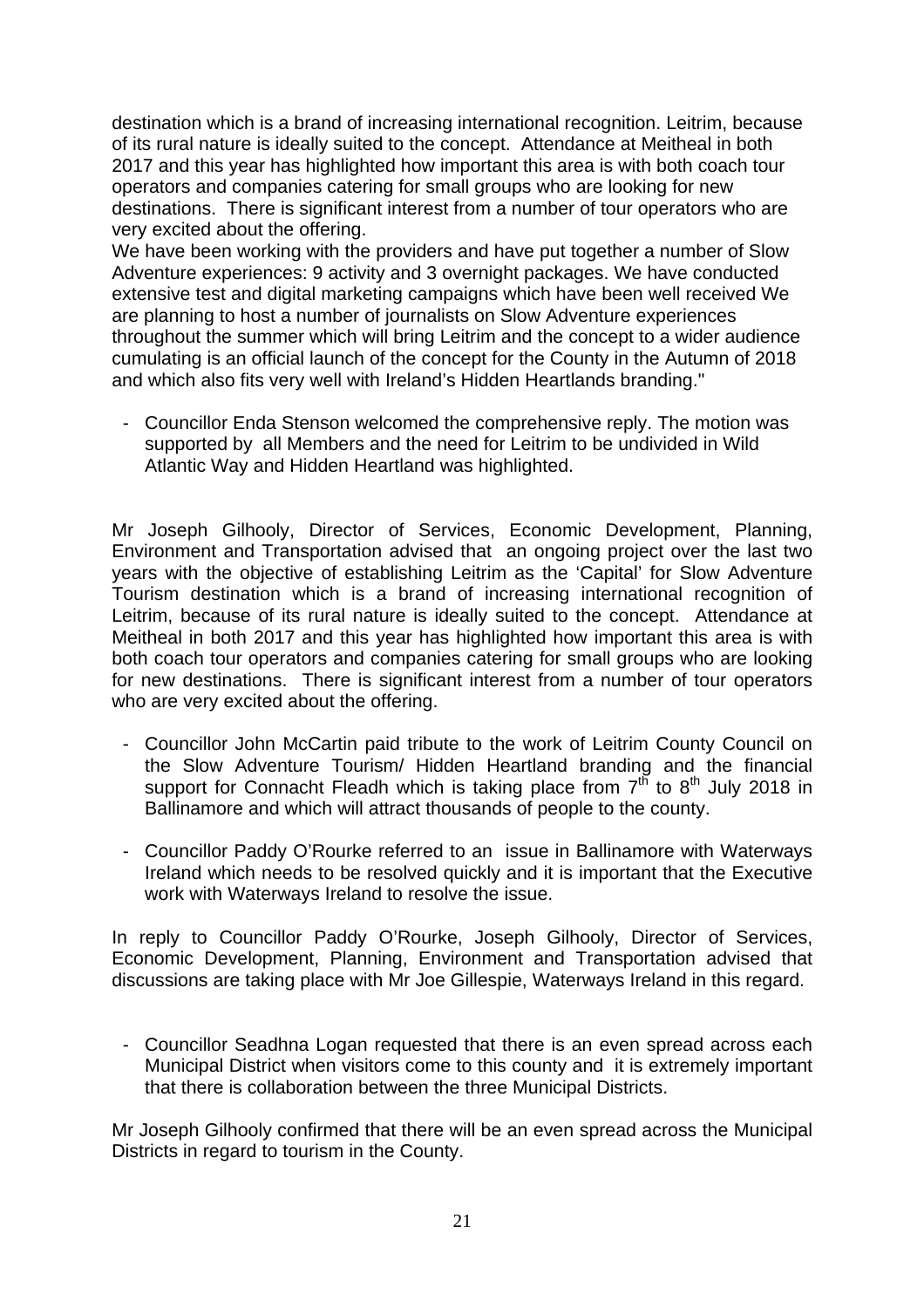#### **18/90 08/05/2018 Increase home help hours to assist families to care for their loved ones at home**

## *To consider the following Notice of Motion submitted by Councillor Brendan Barry;*

"I request that Leitrim County Council call on the HSE to urgently make more nursing home places available in Ballinamore, Carrick on Shannon and Manorhamilton Co. Leitrim and to increase home help hours to assist families to care for their loved ones in their own homes where practical."

- Councillor Brendan Barry said that nationally home help hours have increased but not in Leitrim. Councillor Barry said there is a need to look after and give quality care to Older People who have contributed so much to society and they should be located near to their communities.
- Councillor Mary Bohan said it is important that people have their own space and are within their own community which makes them so happy. Councillor Bohan proposed that the Government should be called upon in this regard and that a letter should issue to the Minister for Health in this regard. Councillor Des Guckian supported this.
- Councillor Finola Armstrong McGuire advised that this issue will continue to be raised at the Health Forum Meetings.

## **Proposed by Councillor Sean McGowan, seconded by Councillor Enda Stenson AND UNANIMOUSLY RESOLVED**

"That Leitrim County Council call on the HSE to urgently make more nursing home places available in Ballinamore, Carrick on Shannon and Manorhamilton Co. Leitrim and to increase home help hours to assist families to care for their loved ones in their own homes where practical."

## *18/91 08/05/2018 Recycling*

## *To consider the following Notice of Motion submitted by Councillor Sean McDermott;*

"I raise this issue of recycling, I have received letters and phone calls about the collection and disposal of mattresses to recycling centres. I am aware that some furniture stores oblige their customers, who have no means of carriage to do so, by transporting their used mattress to the recycling centre. These stores have been told they can no longer give this service because of the Councils demands and concern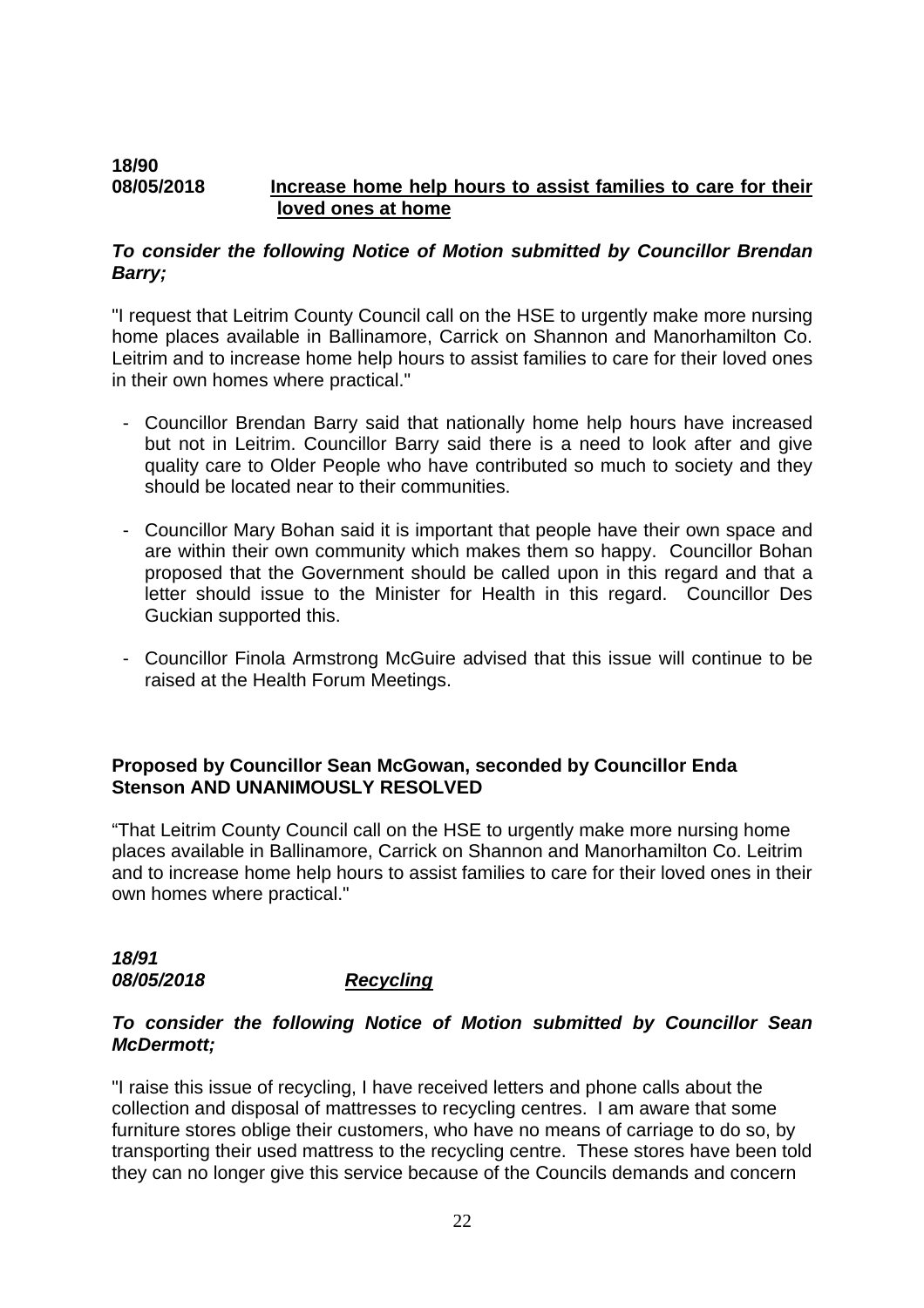is, this is going to lead to further illegal dumping."

## *Report by Director of Services for Economic Development, Planning, Environment and Transportation.*

"The Civic Amenity Sites are for domestic house owners only who can dispose of Mattresses at both Mohill & Manorhamilton CAS sites. It is not for commercial operators who are required to comply with Waste Management legislation and inspection regimes set in place by EPA/CU WERLA regards Waste enforcement."

- Councillor Sean McDermott said he has been involved in litter picking for the last 11 years and each year it is getting worse. Councillor Sean McDermott noted that many furniture stores oblige their customers that have no way of bringing such materials to the recycling centre. Councillor Sean McDermott stressed that it should be made easier for all people to be able to dispose of old mattresses.
- Councillor Enda Stenson supported the motion.

Mr Joseph Gilhooly, Director of Services for Economic Development, Planning, Environment and Transportation outlined that Civic Amenity Sites are not provided for Commerical operators.

## *18/92 08/05/2018 Local Improvement Schemes in Leitrim*

## *To consider the following Notice of Motion submitted by Councillor Mary Bohan;*

"I propose that Leitrim County Council call on Shane Ross TD, Minister for Transport, Tourism and Sport to make a once off allocation of funding to clear the back log of L.I.S schemes in Leitrim as a matter of urgency."

## *Report by Director of Services for Economic Development, Planning, Environment and Transportation.*

"This Council recently made a submission to the Department of Rural and Community Development seeking €4.6m to clear the backlog of LIS schemes in Leitrim."

- Councillor Mary Bohan said that she didn't think the figure in the reply is realistic as this money is coming out of the Rural Development Programme. Councillor Bohan stated that funding for Local Improvement Schemes should be coming from the Department of Transport, Tourism and Sport.
- All members supported the motion.
- Councillor Mary Bohan proposed that all Oireachtas Members for the Sligo Leitrim Constituency be sent a copy of this Resolution.
- Councillor Padraig Fallon insisted that the scheme should be opened immediately and make the Government aware of the backlog of LIS schemes in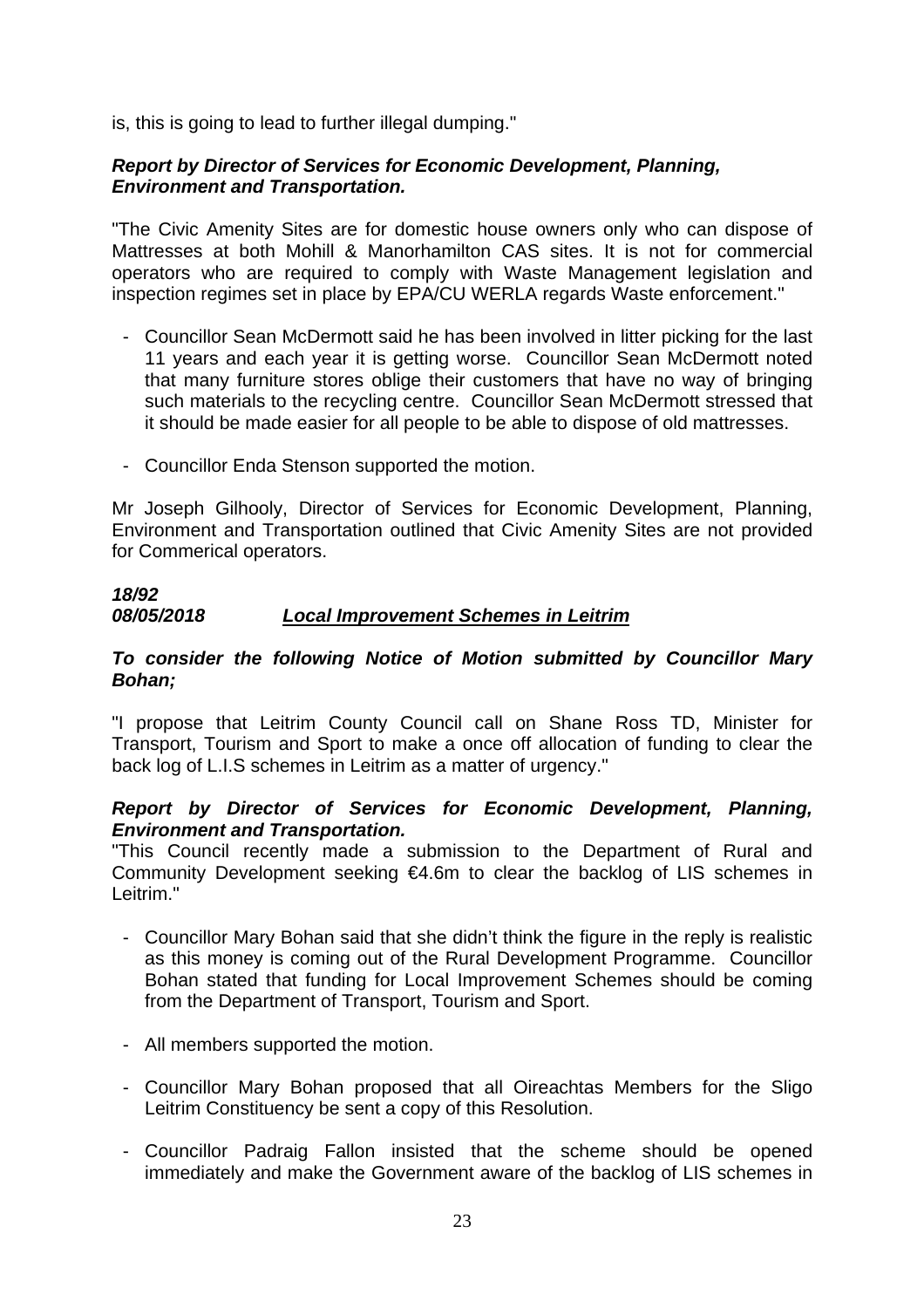Leitrim.

Mr Shay O'Connor noted that funding of LIS Schemes has been moved from the Department of Transport, Tourism and Sport to the Department Rural and Community Development.

- Councillor Seadhna Logan sought clarification on why Roscommon County Council are getting more roads done than Leitrim. Mr O'Connor advised that the Standards are set by the Department. Roscommon County Council in some cases offer the materials only for Local Improvement Schemes.

## **Proposed by Councillor Mary Bohan, seconded by Councillor Enda Stenson AND UNANIMOUSLY RESOLVED**

"That Leitrim County Council call on Shane Ross TD, Minister for Transport, Tourism and Sport to make a once off allocation of funding to clear the back log of L.I.S schemes in Leitrim as a matter of urgency."

## *18/93 08/05/2018 Irish Emigrants returning to Ireland*

## *To consider the following Notice of Motion submitted by Councillor Caroline Mulvey;*

"I request Leitrim County Council to write to the Minister of State and the Minister of Transport and require immediate changes to the treatment of Irish emigrants returning to Ireland."

- Councillor Caroline Mulvey gave the background to her motion and called on the Minister to make immediate changes to the treatment of Irish Emigrants returning home.
- Councillor Mary Bohan supported the motion and referred to a similar motion she submitted last year.
- Councillor Des Guckian supported the motion.

## **Proposed by Councillor Caroline Mulvey, seconded by Councillor Mary Bohan AND UNANIMOUSLY RESOLVED**

"That Leitrim County Council write to the Minister of State and the Minister of Transport and require immediate changes to the treatment of Irish emigrants returning to Ireland".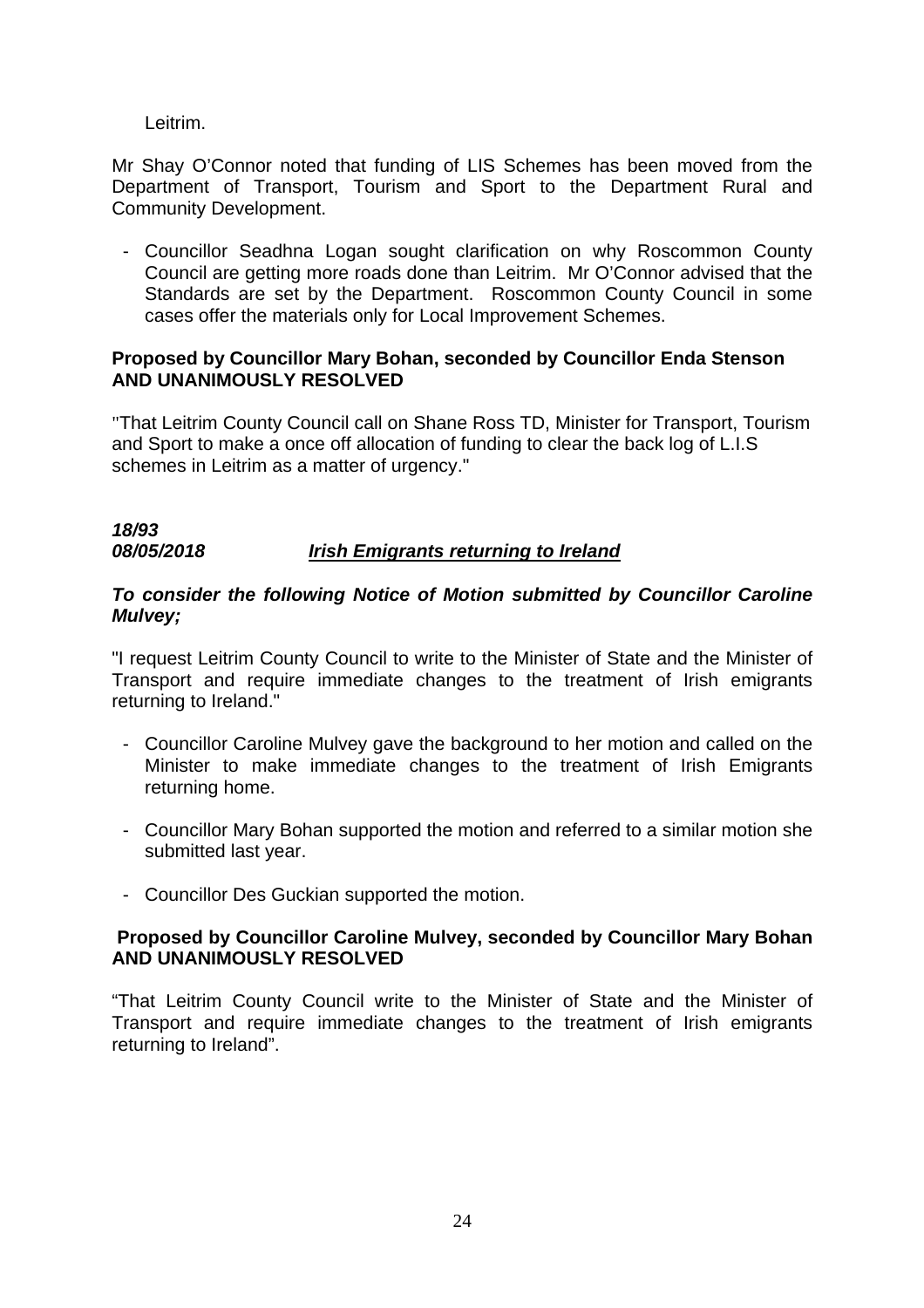## *08/05/2018 Subsidy to assist Farmers*

## *To consider the following Notice of Motion submitted by Councillor Paddy O'Rourke;*

"I ask that this Council contact the Minister for Agriculture, Food and the Marine, to seek a subsidy to assist farmers to purchase fertilizer in order to grow this year's crop of silage and avert a repetition of this year's fodder crisis. Many farmers are experiencing difficulty paying for fertilizer and cannot obtain any more credit from merchants and co-ops given the large bills they have accumulated with the purchase of feed over the spring, with silage ground having been grazed up to now the only way silage crops can be got back on track is by spreading expensive fertilizers."

- Councillor Paddy O'Rourke gave the background to his motion and insisted that urgent action is needed in this regard.
- All Members supported the motion.

## **Proposed by Councillor Paddy O'Rourke, seconded by Councillor Brendan Barry AND UNANIMOUSLY RESOLVED**

"That this Council contact the Minister for Agriculture, Food and the Marine, to seek a subsidy to assist farmers to purchase fertilizer in order to grow this year's crop of silage and avert a repetition of this year's fodder crisis. Many farmers are experiencing difficulty paying for fertilizer and cannot obtain any more credit from merchants and co-ops given the large bills they have accumulated with the purchase of feed over the spring, with silage ground having been grazed up to now the only way silage crops can be got back on track is by spreading expensive fertilizers**.** 

## *18/95 08/05/2018 Low Input Permanent Pasture date extended*

#### *To consider the following Notice of Motion submitted by Councillor Gerry Dolan;*

"I ask this Council to request the Minister for Agriculture, Food and the Marine to have the topping for meadows and low input permanent pasture date extended to at least the 15th of May, as the bad weather and wet ground up to now have left it impossible to do this work which it will leave no meadows fit for silage or hay this year."

- Councillor Gerry Dolan gave the background to his motion and called on the Minister for Agriculture, Food and Marine to have the date extended to at least  $15^{th}$  of Mav.
- All members supported the motion.